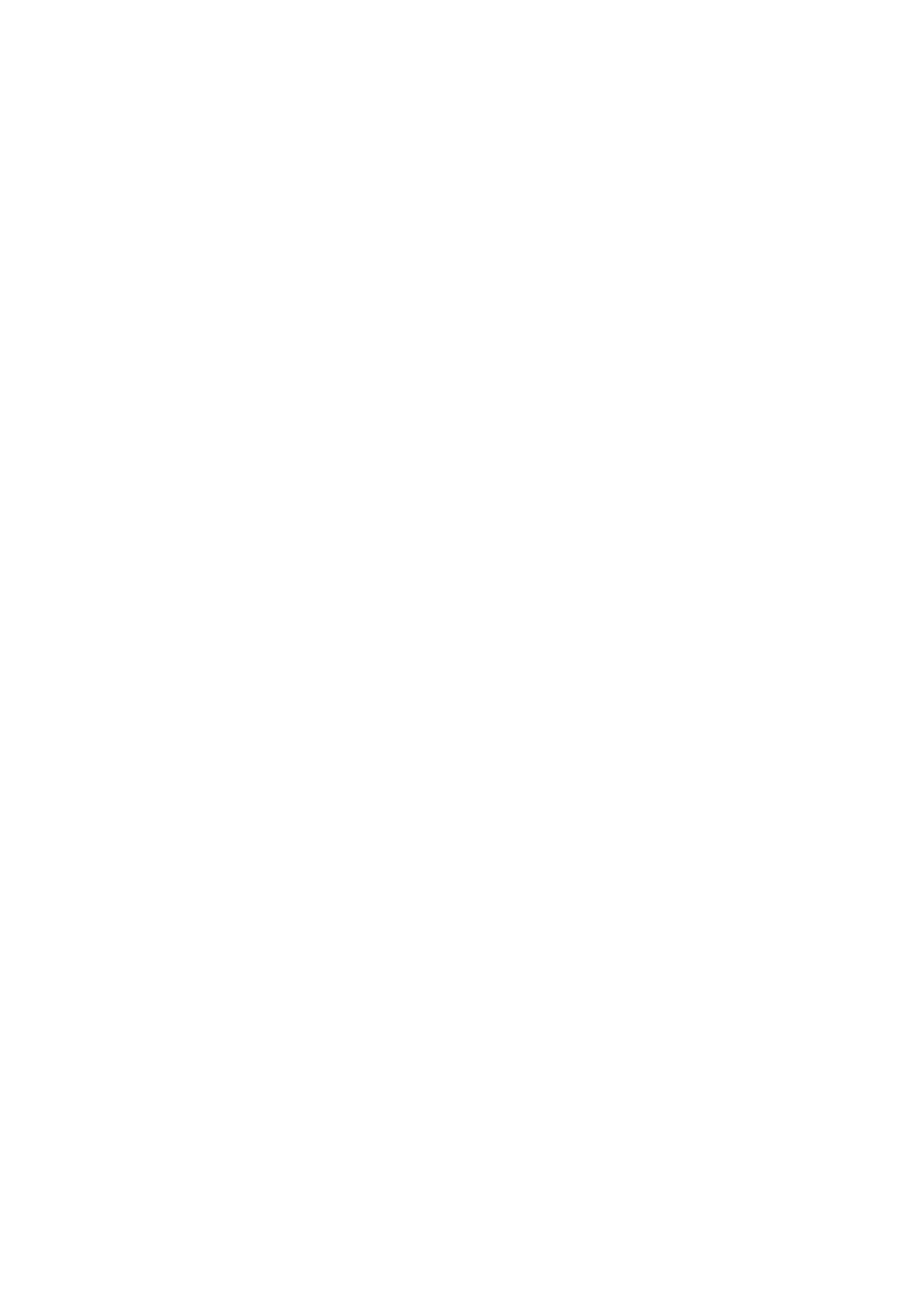

#### **Contents**

#### **5 Introduction**

#### **8 The Board**

Board balance and structure  *Models of governance Board balance Board committees The role of the chair The senior independent director*  Diversity and recruitment  *Public recruitment and equal opportunities Independence Worker representatives Number of positions and time commitments Annual election of directors Succession planning*  Risk and Accountability  *Internal controls Accountability for failures in corporate responsibility* 

# **14 Directors' Remuneration**

The gap between directors' pay and employee pay  *Pay differentials and ratios Rates of pay increase Lowest employee pay*  Performance-related pay Directors' contracts and severance pay Pensions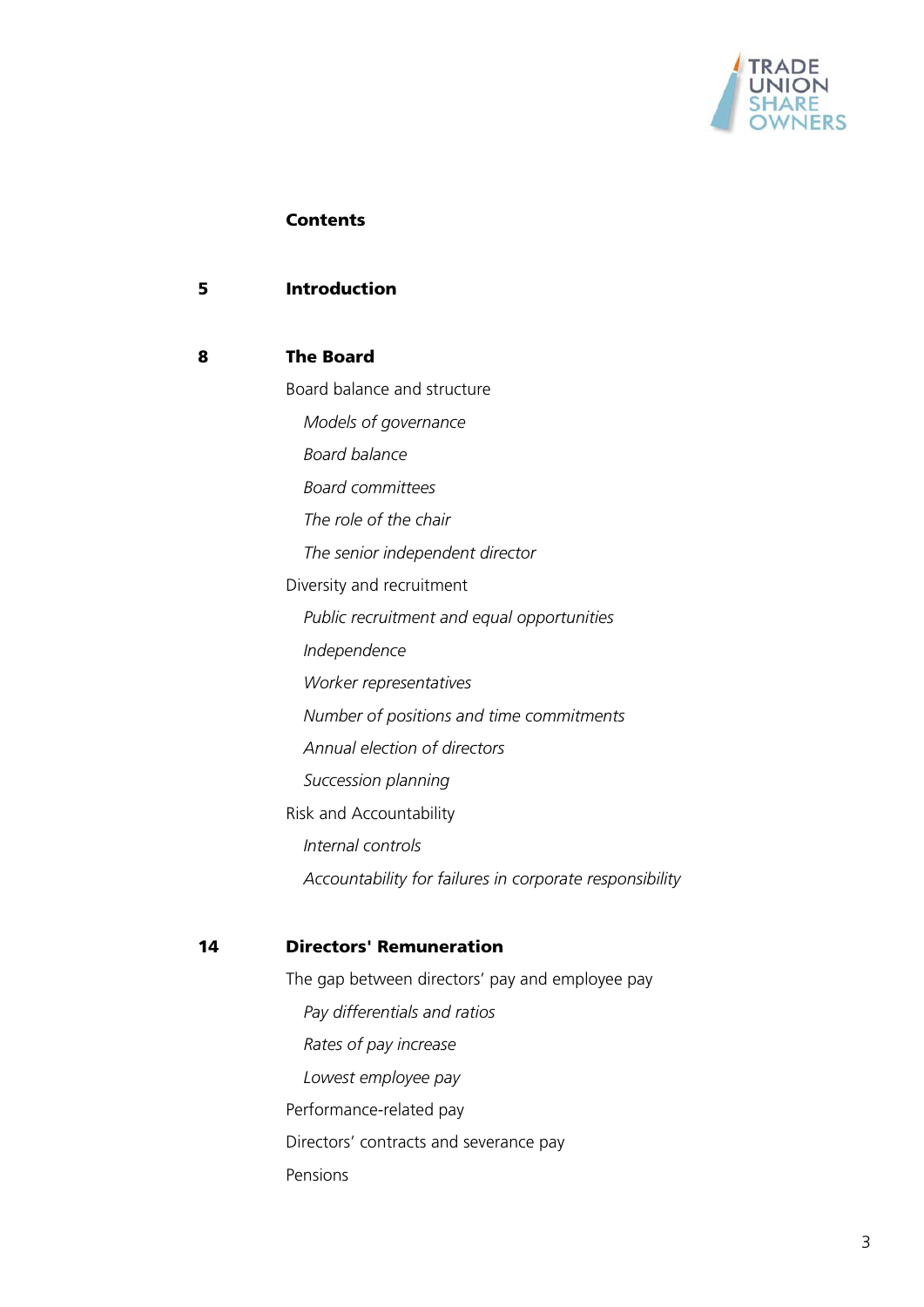*Disclosure of company pension schemes for all directors and staff Disclosure on all company DB pension schemes Disclosure on all company DC pension schemes Disclosure on cash payments in lieu of pensions*  Remuneration consultants Director responsibility Executive remuneration: best practice policy

#### **22 ESG and company reporting**

**Introduction** Company reporting The audit process  *The role of the audit committee*  Employees Supply chain management

#### **27 Other strategic and financial issues**

Share capital and shareholder relations  *Rights issues*  Intervention in strategic and operational issues Shareholder resolutions Tax and governance avoidance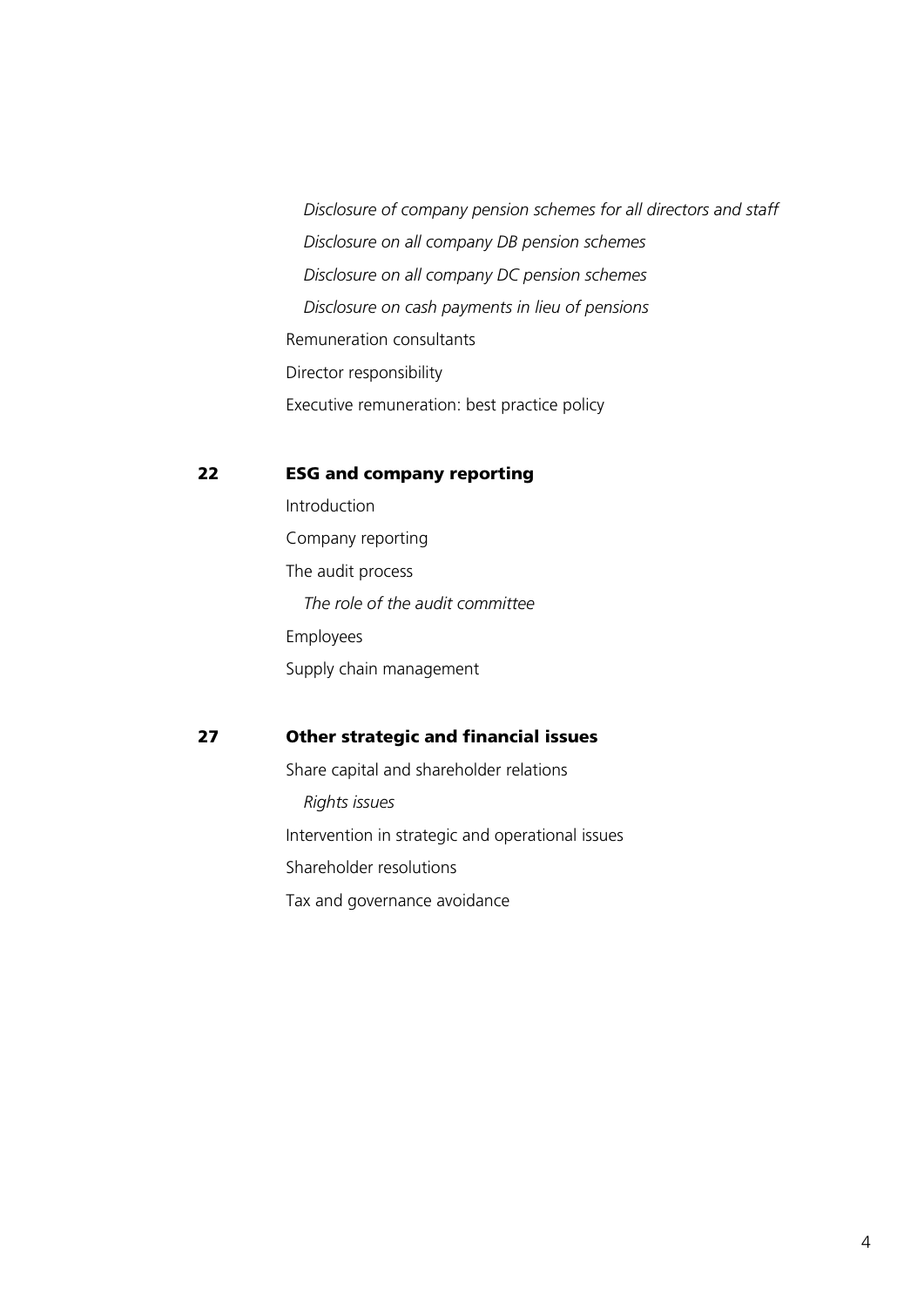

Section one

# **Introduction**

This document sets out voting and engagement guidelines for trade union funds with investments in equities to use at company AGMs.

Under the UK's system of corporate governance, shareholders have important rights and responsibilities in relation to the companies whose shares they hold. Shareholders elect the directors of the board, both executive and nonexecutive, now on an annual basis; they vote on shareholder resolutions; and recent changes have made company policies on future executive pay subject to a binding vote by shareholders. Other significant decisions such as company mergers and takeovers are also subject to shareholder control.

Pension funds, the retirement savings of working people, generally hold a significant proportion of their holdings in UK and global equities. Thus many trade union members have an interest in the success of companies both as employees and as investors. It is the TUC's view that shareholder engagement with companies must be linked back to those with an economic interest – pension fund trustees, and scheme beneficiaries.

It is important for trade unions to play an active role in corporate governance because the way companies are run is inextricably linked to other important areas of our work such as labour standards, job security, social and environmental responsibility and the development of the relationship between finance and industry. It is our view that good governance requires the balancing of the interests of all stakeholders in a company.

Many pension funds delegate decisions on voting and engagement to their fund managers. Successive TUC Fund Manager Voting Surveys have shown the divergence between different fund managers in their positions on voting. They have also documented how few fund managers have supported unionsponsored shareholder resolutions and other shareholder resolutions on labour standards and other social and environmental issues. For trade union pension funds and other funds, this presents a risk that their fund could inadvertently be voting against the union's own policies and the interests of its members through delegating its voting and engagement to its fund manager.

To address this situation, the TUC and some of its affiliated unions have decided to establish a trade union group to collaborate on voting and engagement with companies. This collaboration is being launched with the participation of funds from the TUC, UNISON and Unite. All union funds are welcome to join the collaboration at any stage in the future.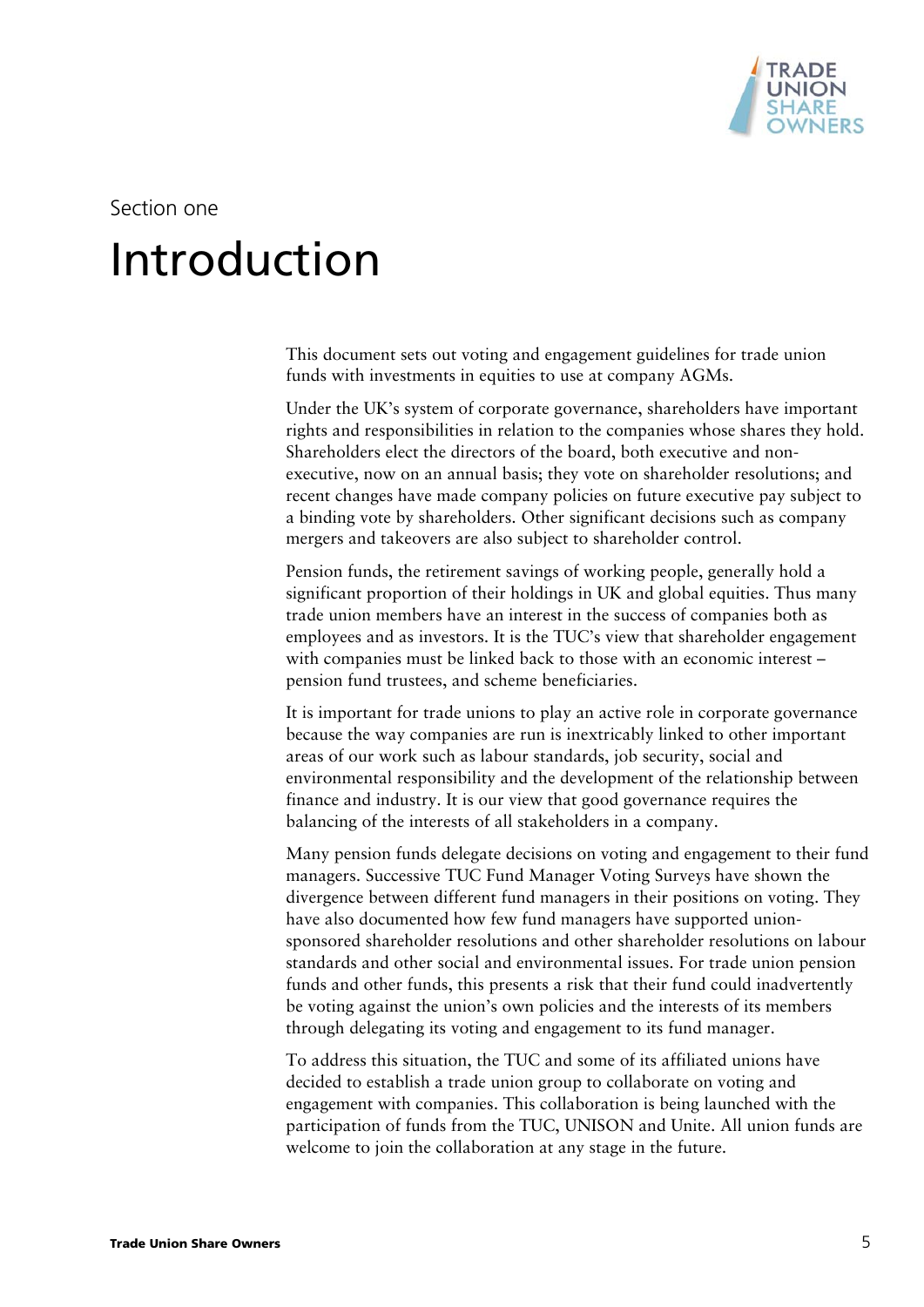Collective action is the basis of trade unionism: the fact that people are stronger working together to defend their shared interests than they are alone is the fundamental reason why unions were established and why they still play a vital role. Trade union collaboration over voting and engagement with companies reflects this tradition of collectivism, and enables its participants to put trade union values at the heart of corporate governance.

The participants of this collaboration believe that it is their fiduciary duty to take account of environmental, social and governance (ESG) issues in how they manage their funds' investments. We believe that this not only desirable from a trade union and ethical perspective but also contributes to the long-term success of the companies whose shares we hold.

Research over recent years has provided convincing evidence that investors that take account of ESG issues in terms of how they manage their investment generally out-perform those who do not<sup>1</sup>. This has led to a reappraisal of the concept of fiduciary duty, including in relation to consideration of ESG issues. A report<sup>2</sup> by the legal firm Freshfields Bruckhaus Deringer for the United Nations Environment Programme Finance Initiative (UNEP FI) concluded that because of the increasing evidence of a link between ESG factors and financial performance, consideration of ESG factors was clearly permissible and arguably required of investors. It also argued that ESG factors should be taken into account where a consensus, express or implied, exists amongst beneficiaries. This reflects the situation of trade unions, whose staff will generally have a strong commitment to the aims and values of the union movement.

These guidelines are also aimed at member-nominated pension fund trustees throughout the labour movement. The TUC has a network of over 1,000 trade union member-nominated trustees, which is the largest trustee organisation in the UK.

The financial crisis highlighted significant weaknesses in the way that investors had exercised their oversight and governance role in relation to investee companies. To address this, the Financial Reporting Council has put in place the Stewardship Code for Institutional Investors, which sets out the responsibilities of investors towards the companies whose shares they own. The Stewardship Code encourages asset owners to communicate their policies on stewardship to their managers and to hold their managers to account for their stewardship activities. This trade union collaboration on voting and engagement with companies provides a means for its trade union participants

<sup>&</sup>lt;sup>1</sup> See Demystifying Responsible Investment Performance, A joint report by The Asset Management Working Group of the United Nations Environment Programme Finance Initiative and Mercer, 2007 and Shedding Light on Responsible Investment, Mercer 2009 for discussion and summaries of studies and research on the topic.

 $2$  A legal framework for the integration of environmental, social and governance issues into institutional investment Produced for the Asset Management Working Group of the United Nations Environment Programme Finance Initiative, October 2005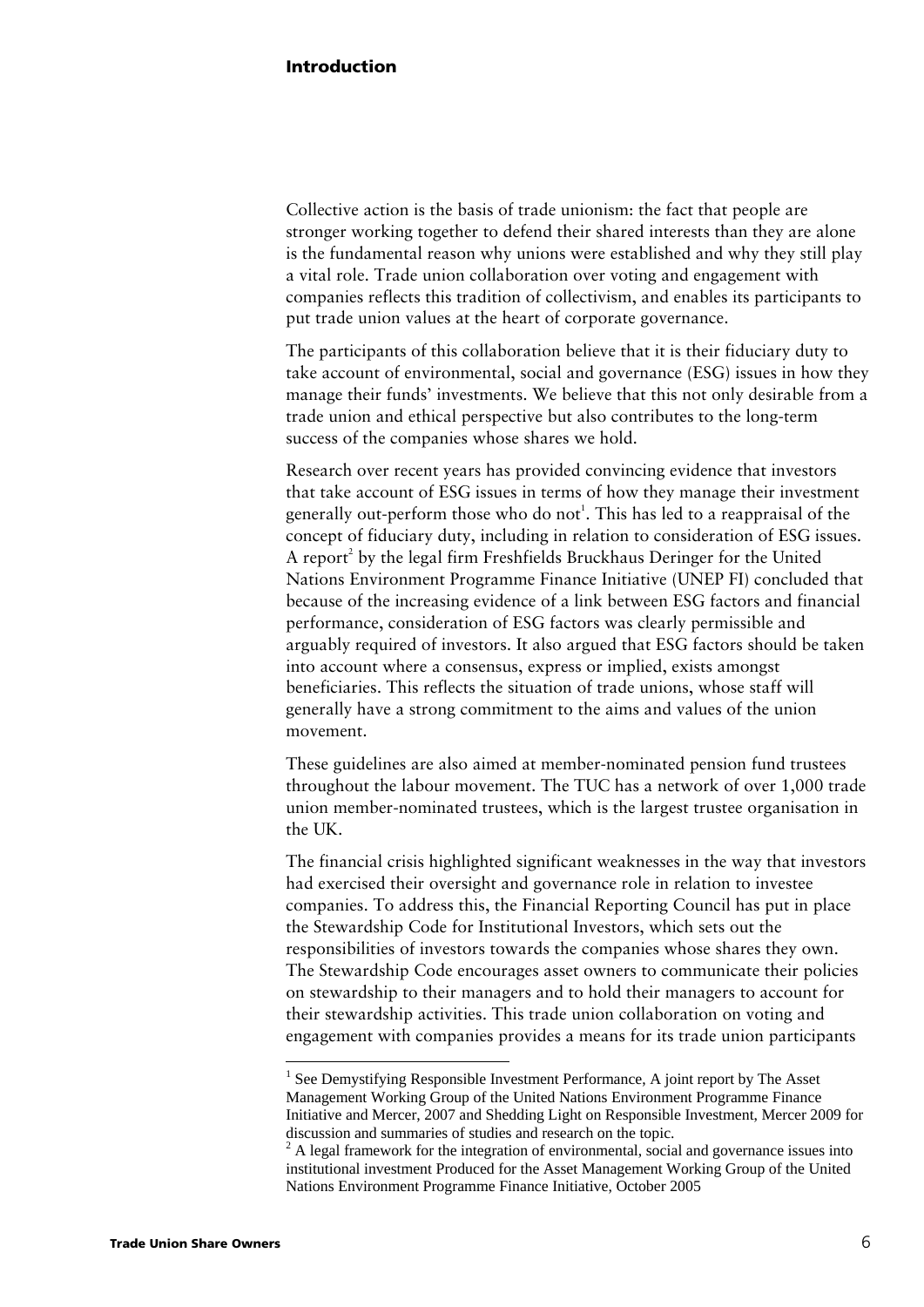

to fulfil their obligations under the Stewardship Code while promoting trade union values.

The trade union voting and engagement guidelines below reflect a trade union perspective on corporate governance. They set out trade union policies on issues ranging from the composition of the board of directors and executive pay to employment relationships and tax avoidance. Where possible, guidance on how these policies should be reflected in voting at AGMs is included. However, this is not always possible, as the narrow nature of the votes that take place at company AGMs means that votes cannot be used as referenda on every aspect of a company's performance. While shareholder resolutions can be used to raise specific issues of concern, the high bar for laying a shareholder resolution in the UK limits their use (in contrast, for example, to the US).

While some areas of policy are unlikely to be reflected directly in votes in most instances, they would be relevant to engagement activities. Over time, we aim to engage collaboratively with companies whose shares we own to raise standards of corporate governance and corporate practice.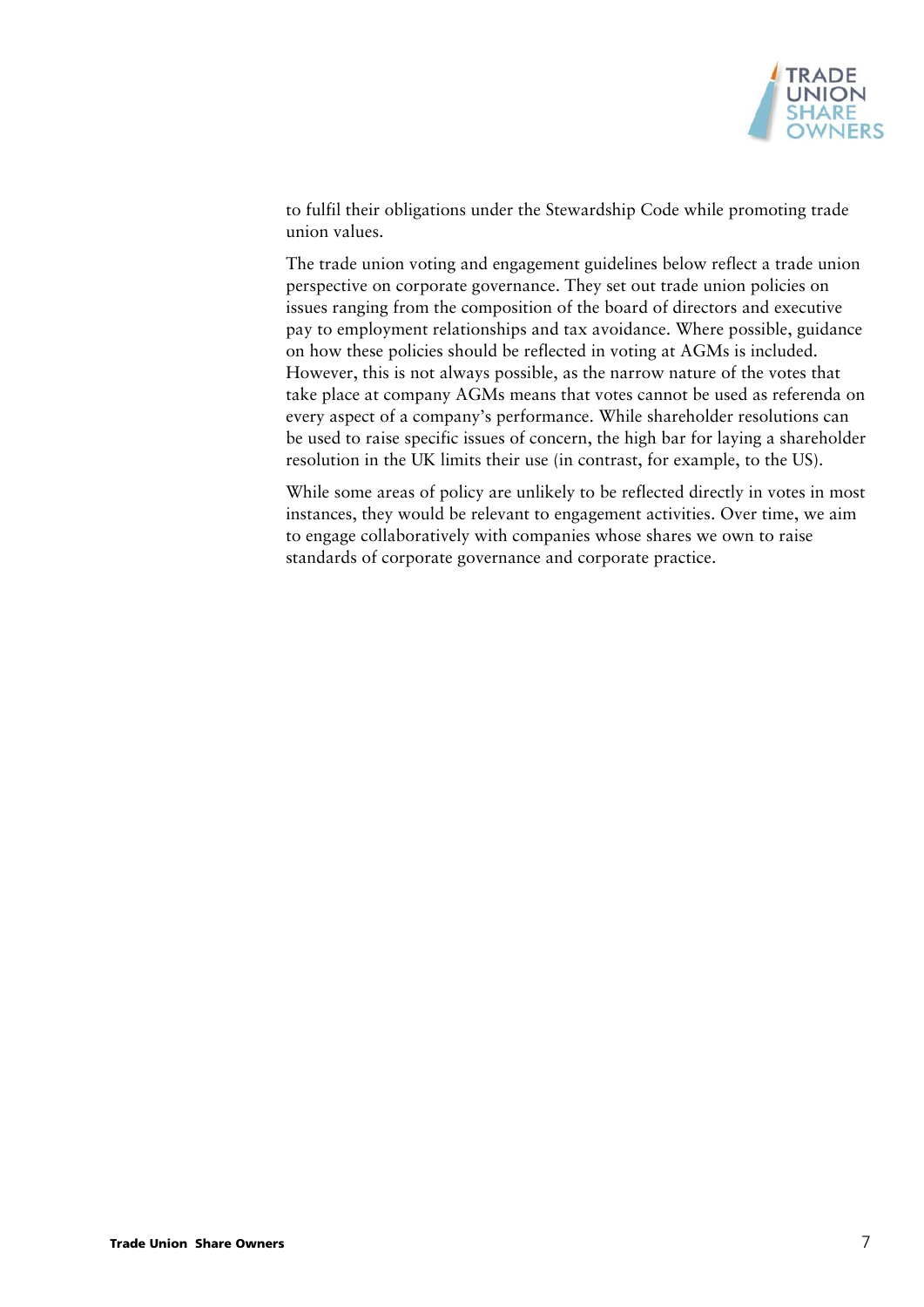

Section two

# The Board

Board balance and structure

## **Models of governance**

In the UK, a unitary board, comprised solely of executive and non-executive directors, is the norm. However, experience in other major European countries demonstrates that companies including large multinational enterprises operate effectively with supervisory boards including worker representatives.

This trade union collaboration believes that shareholders should give UK-listed companies the freedom to adopt alternative governance arrangements. Therefore companies which, for example, seek to include worker representation in their governance structure will be supported, provided that their selection by the workforce is democratic and the representation is meaningful and does not come at the expense of adherence to other principles of good governance.

That said, for the foreseeable future UK-listed companies are expected to adhere to the unitary board model. Therefore this section of the guidelines is intended to inform voting decisions at companies following this approach to governance.

### **Board balance**

In assessing a company's governance structure, we will take account of the overall structure of the board in terms of composition, separation of powers, relationship between executive and non-executive directors and membership of board committees.

Analysis may also focus on those aspects of directors' appointments which can be clearly assessed: the process by which individuals are appointed, their contractual terms, their independence (in the case of non-executives), and the provision of sufficient information to allow a clear judgement on calibre, experience and potential conflicts of interest.

Boards should have a balance between executive directors and non-executive directors with broader experience who are in a position to act independently and hold executive management accountable for their actions. The ratio of different types of director is important. Independent non-executive directors should comprise at least half of the board, excluding the chair, at FTSE 350 companies. In addition there should be at least three non-executives on the board.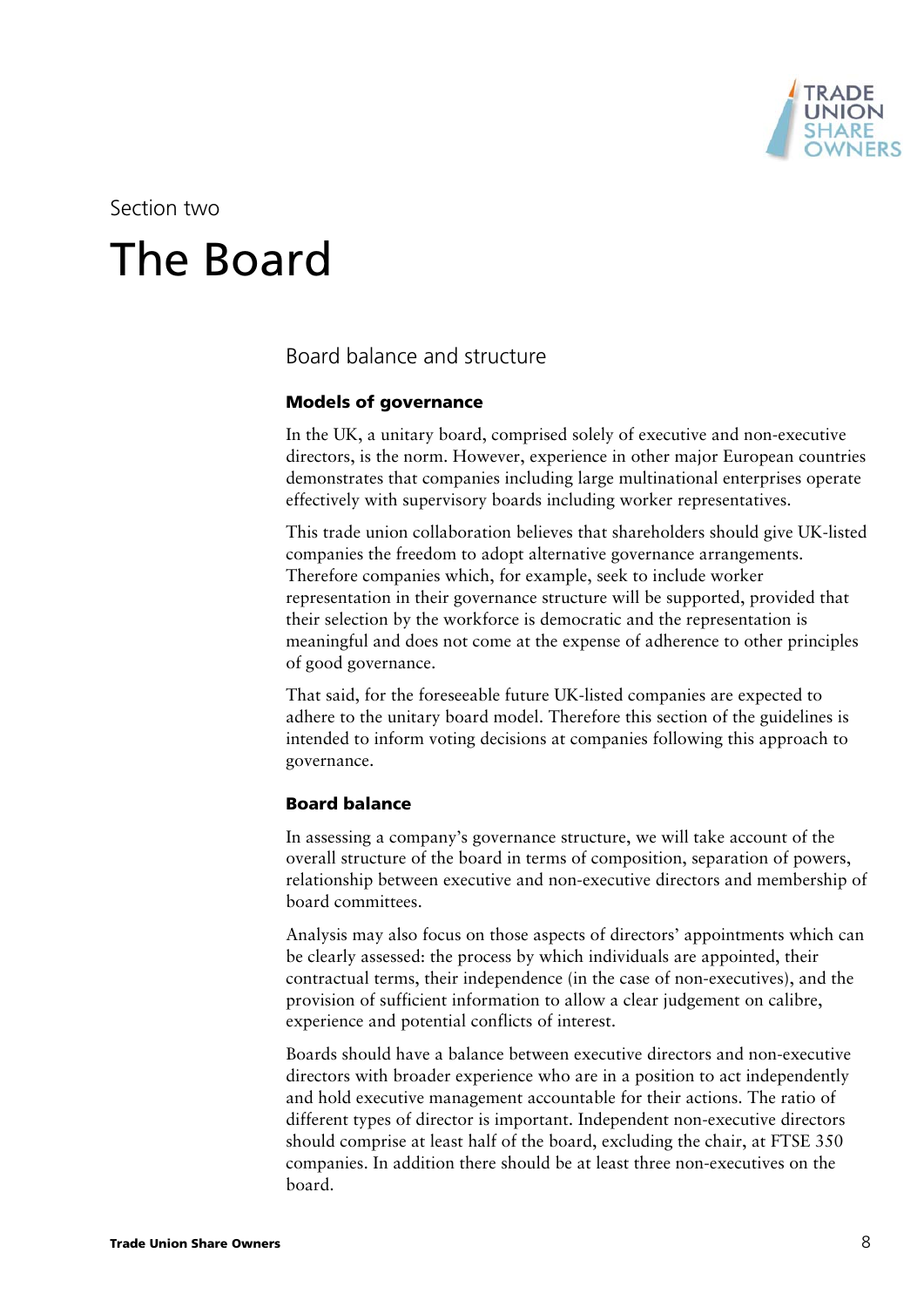

It is important that boards comprise the full range of experience they need to manage and lead the company effectively. In addition to financial expertise and knowledge of the company's products and commercial activities, this includes managing employee and other stakeholder relationships and environmental impacts. We will take account of whether boards include sufficient experience of managing stakeholder relationships and environmental impacts in our assessment of board composition and performance.

### **Board committees**

In line with the recommendations of the UK Corporate Governance Code, boards should establish separate nominations, audit and remuneration committees. We consider that the audit and remuneration committees should be comprised solely of independent non-executive directors and that the nomination committee should comprise a majority of independent nonexecutive directors. Some boards may decide to put board-level leadership for corporate social responsibility into effect through setting up a CSR committee, which would usually comprise a mixture of executive and non-executive positions. Where there have been significant failings relating to the responsibilities of a given committee, active consideration will be given to opposing the re-election of the chair of the committee. Other members of the committee may also not be supported.

### **The role of the chair**

The role of the chair should be distinct from that of the chief executive. The chair has responsibility for leading the board and for ensuring that the board runs effectively. The chair should also ensure effective communication with shareholders. Placing these responsibilities in the hands of the person responsible for running the company's business can lead to unfettered powers of decision-making and as such the roles of chair and chief executive should always be separated. Unless sound reasons for the need to abrogate this principle temporarily are given, we will oppose the re-election of individuals who, either explicitly or de facto, combine these roles.

We support the position of the Corporate Governance Code that the Chair should be independent on appointment.

#### **The senior independent director**

The UK Corporate Governance Code attaches considerable importance to the position of the senior independent director (SID). In particular much emphasis is put on their role in soliciting shareholder views and feeding them back to the board. The role of the SID can also be important where shareholders have concerns about the chair. Where there is a demonstrable failure to address shareholder concerns, we will consider not supporting the SID's re-election.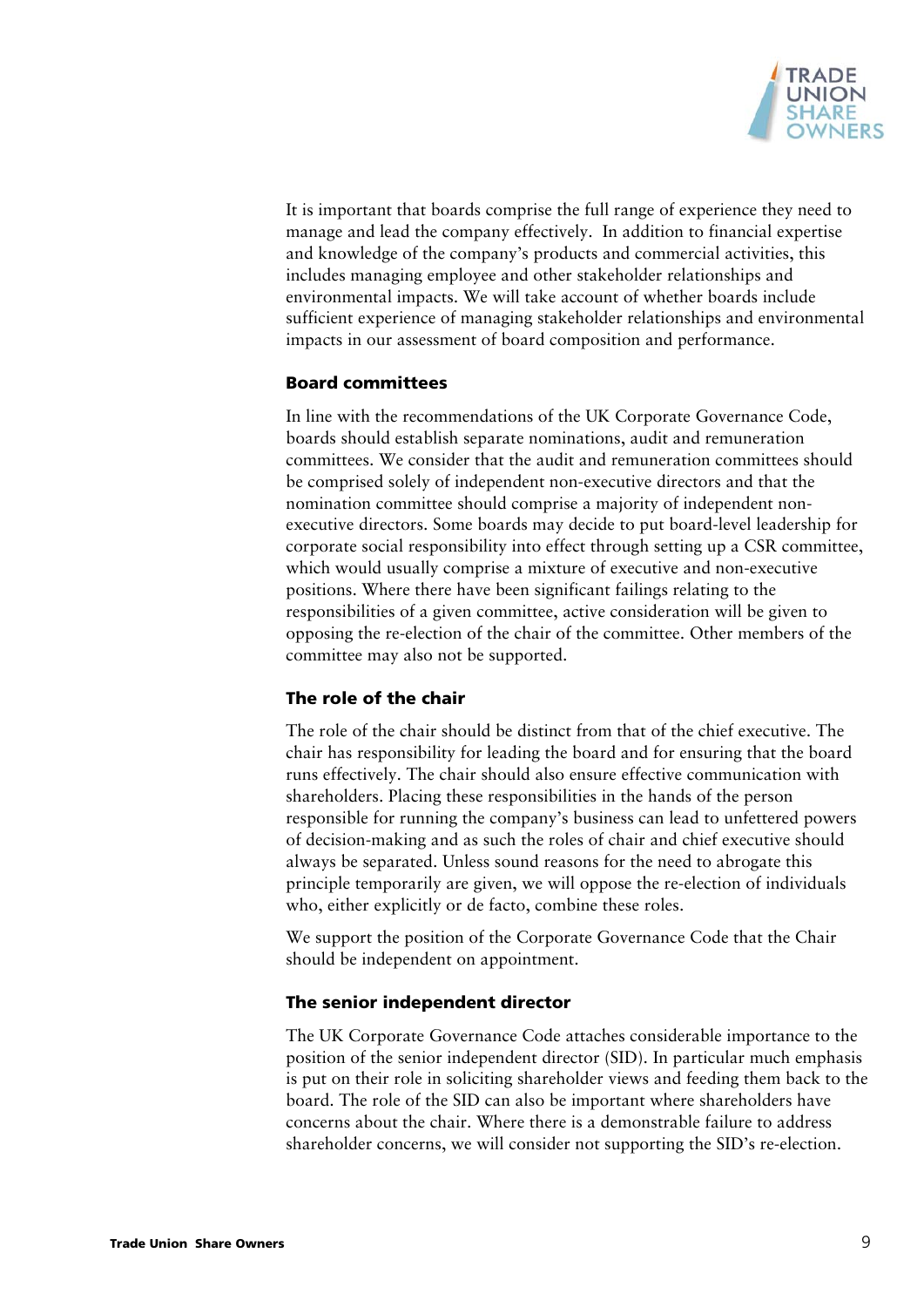# Diversity and recruitment

### **Public recruitment and equal opportunities**

We believe that boardroom diversity is not only a desirable social outcome but also a business advantage for the future. In order to widen the basis of experience on boards and improve their accountability and effectiveness, companies should extend their search for non-executives beyond the boards of other listed companies to include individuals with a greater diversity of backgrounds. International candidates, those with relevant experience in the public, academic or voluntary sectors, or at divisional level in other companies may well be suitable.

The TUC strongly supports the recommendations of the Davies Review that FTSE 350 companies should aim for 25% of board positions to be held by women. Where boards fail to meet this target without a satisfactory explanation, we will oppose the election of the chair of the nomination committee.

To comply with best practice on equal opportunities, and to ensure that those with a broad range of experience are considered for board opportunities, it is essential that companies advertise all executive and non-executive board positions publicly. Currently, most companies rely on a head-hunter approach to filling board positions. This 'by invitation only' method of selecting a shortlist excludes many with relevant experience from putting themselves forward for positions, and perpetuates representation from a very narrow range of backgrounds on Britain's boardrooms. In addition, it significantly strengthens the hand of executives to negotiate even higher pay (since there is not open competition for the role).

Where a recruitment company is used, the terms of reference should stipulate that the post must be publicly advertised in an appropriate range of media, and that candidates for interview or shortlists are not selected by head hunting alone.

Unless it is clear that recruitment for board positions has involved posts being publicly advertised, we will oppose the election of the chair of the nominations committee and may oppose the election of all the members of the nominations committee.

We expect all our investee companies to adhere to equal opportunities best practice.

Whenever seeking to recruit a non-executive director, the nomination committee should:

- promote themselves as an equal opportunities employer;
- draw up a job description and person specification, which reflects the need of the board to have a broad range of experience among its members;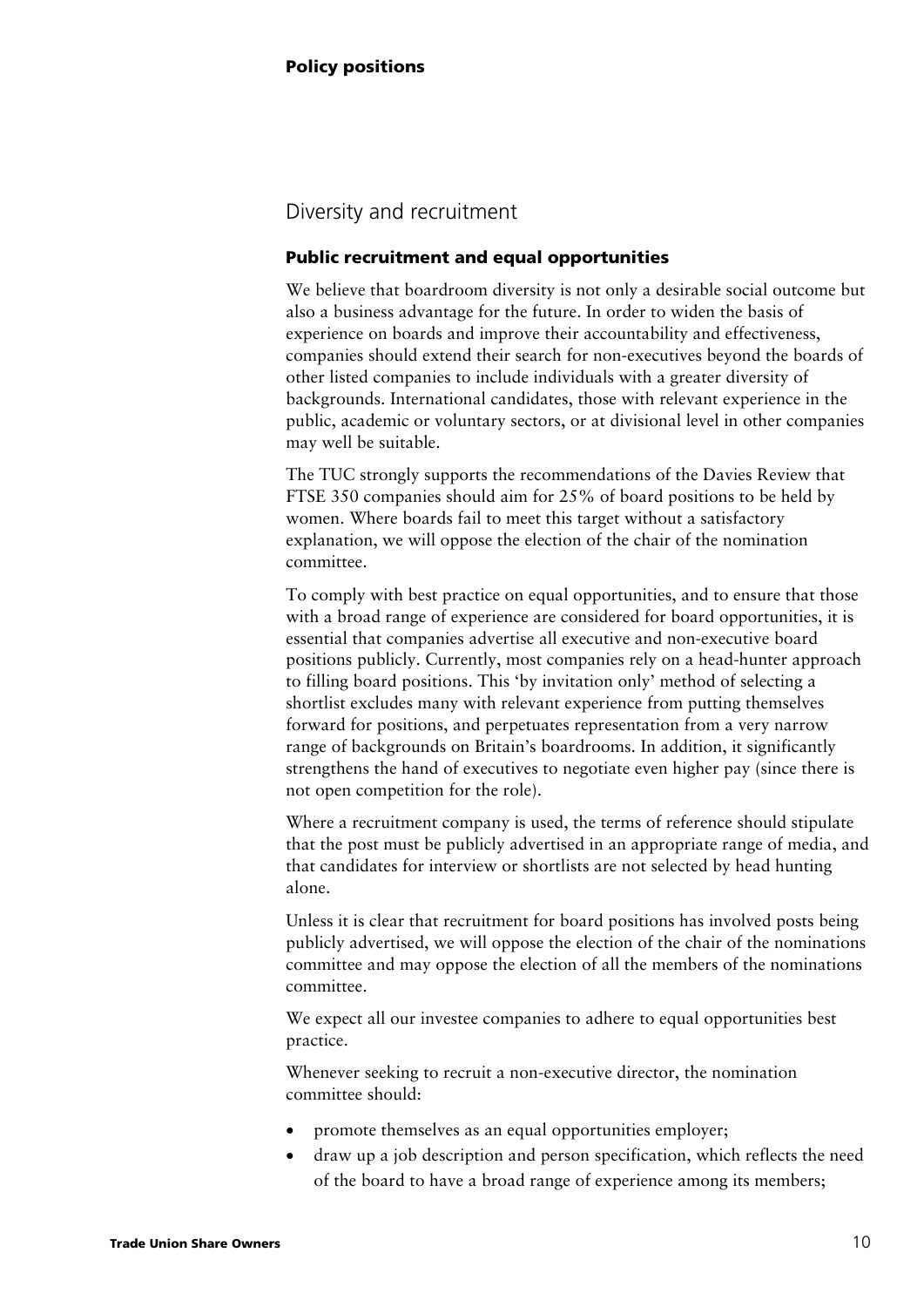

- ensure that an advert for the position is publicly advertised in an appropriate range of media designed to attract the attention of a wide range of candidates;
- when a search firm is used, the committee should ensure that its terms of reference stipulate that the position should be publicly advertised, and should apply the principles of the voluntary code of conduct launched in  $2011^3;$
- ensure that training is available to enable a candidate from a noncommercial sector background to familiarise themselves with key boardroom practices.

## **Independence**

Independence is determined partly by an individual's character and integrity. These factors cannot be objectively assessed by shareholders on a consistent basis and are therefore not an appropriate area for written guidelines.

However, there are a number of criteria identified by the UK Corporate Governance Code that may be assessed in an objective fashion. For example, personal, financial and commercial links between the non-executive and the company raise obvious potential concerns about independence. Similarly, tenure should be taken into account, although we do not believe that length of tenure necessarily impedes the ability of non-executives to challenge executive directors effectively. We will form our own view of a directors' independence using these criteria together with any other factors we believe to be relevant.

Where there is insufficient independent representation on a board, active consideration will be given to opposing the re-election of non-executives who are not considered independent.

### **Worker representatives**

In the case of worker representation, either on the board or on committees, the TUC believes that a different approach should be taken. Unless the worker is a full-time executive director of the company, the TUC does not consider that they should be included in an assessment of the level of independence on the board or its committees. Unless there are extraordinary reasons for not doing so, the TUC recommends that, where they face election by shareholders, worker representatives should be supported.

#### **Number of positions and time commitments**

Directors should be able to assure investors that they have sufficient time to carry out their board duties. This inevitably must limit the number of board

<sup>3</sup> http://www.prnewswire.co.uk/news-releases/executive-search-firms-launch-voluntary-codeof-conduct-in-response-to-the-davies-review-of-women-on-boards-145049045.html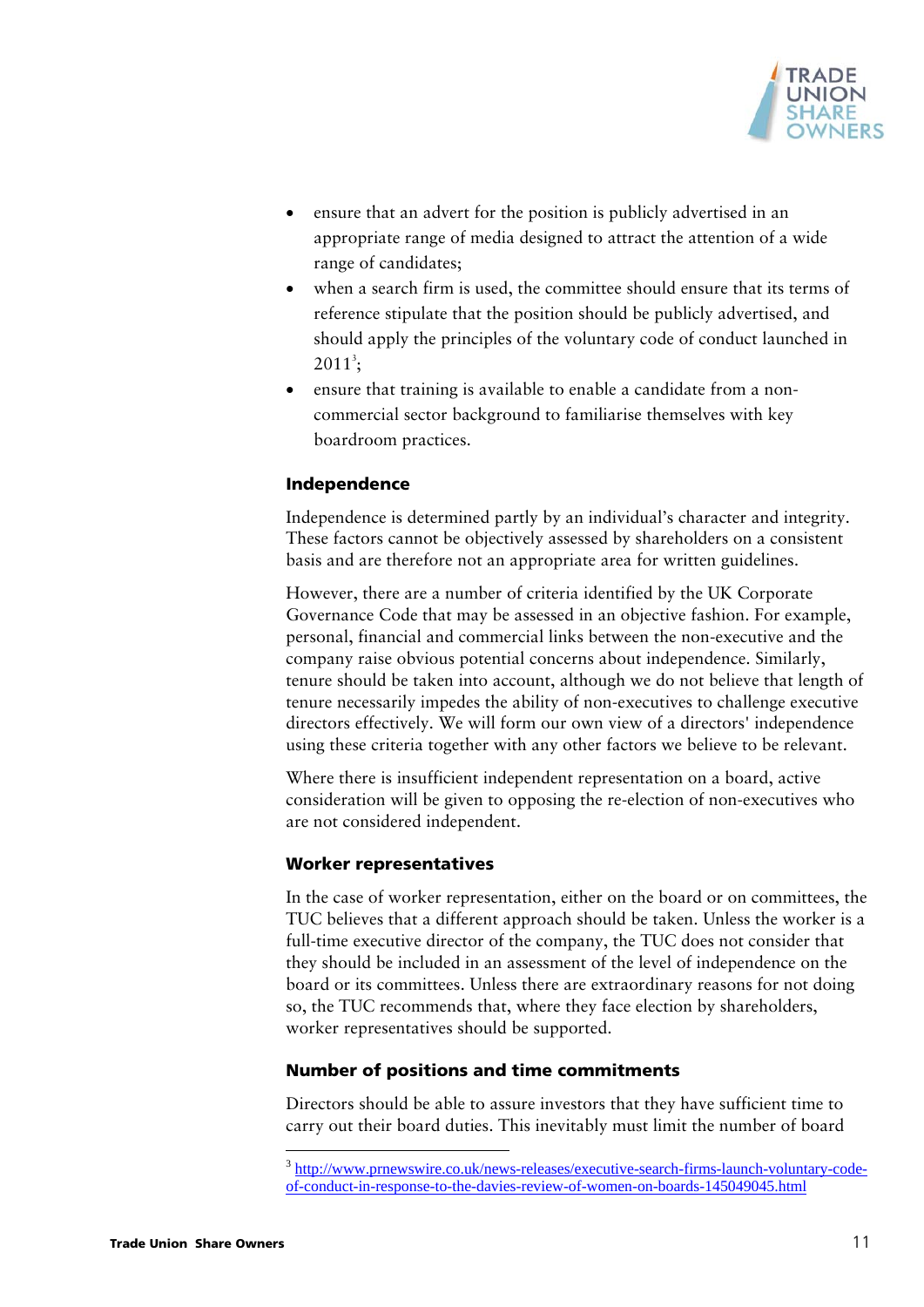positions they can hold. In general, an executive director should have no more than one external directorship, and non-executive directors should have no more than three additional directorships, although the varying time different positions require must also be taken into account.

Where there is evidence that a director is not able to devote sufficient time to their roles, for example if they have missed a number of board or committee meetings without adequate explanation, we will give active consideration to opposing their re-election.

### **Annual election of directors**

Voting on the appointment of the directors is one of the most important routine issues for shareholders to consider at general meetings. The composition and effectiveness of the board is a crucial element in determining corporate performance. In line with the UK Corporate Governance Code, all directors should seek re-election on an annual basis. The TUC does not believe that this should be limited to the FTSE350.

## **Succession planning**

Forward-planning for orderly succession is important, although there will always be unforeseen circumstances. The board should disclose how it goes about planning for succession, the factors considered and with whom responsibility lies. Succession policy should form part of the terms of reference for the nominations committee.

Risk and Accountability

# **Internal controls**

The TUC concurs with the Turnbull Committee's conclusion that "a sound system of internal control contributes to safeguarding the shareholders' investment and the company's assets"<sup>4</sup> and that it is the board's responsibility to set internal control policies. The role of poor risk management in the financial crisis and the importance of sound procedures for the governance of risk were highlighted by Sir David Walker's Review of corporate governance in UK banks and other financial industry entities.

Risk control policies and processes should be fully described and should include an explanation of non-financial as well as financial risk management systems. Relations with investors will benefit where companies decide to go beyond the basic requirements and identify the significant areas of risk and how the company manages these.

<sup>4</sup>  *Internal Control: Guidance for Directors on the Combined Code (1999*) published by the Turnbull working party under the auspices of the institute of Chartered Accountants in England and Wales (ICAEW)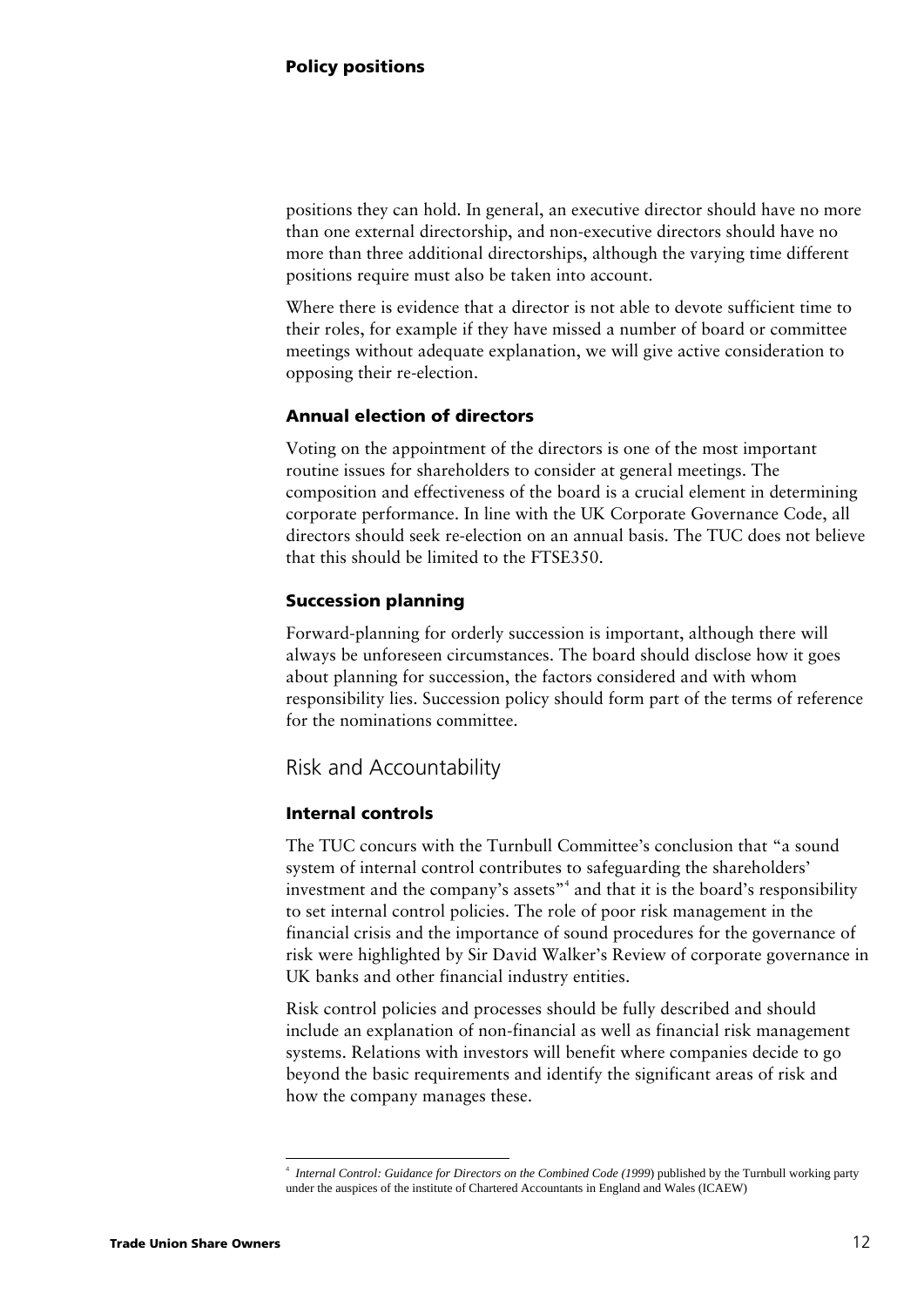

## **Accountability for failures in corporate responsibility**

There are numerous recent examples of companies suffering significant financial losses as a result of failing to adhere to high standards of corporate social responsibility, notably from the oil and banking sectors. In such cases it is important that shareholders use their ownership rights to hold the board to account. For example, in cases of significant health and safety failures, we will give active consideration to opposing the re-election of any board director with responsibility for this area. If there is no board director with specific responsibility, we may oppose the re-election of the CEO.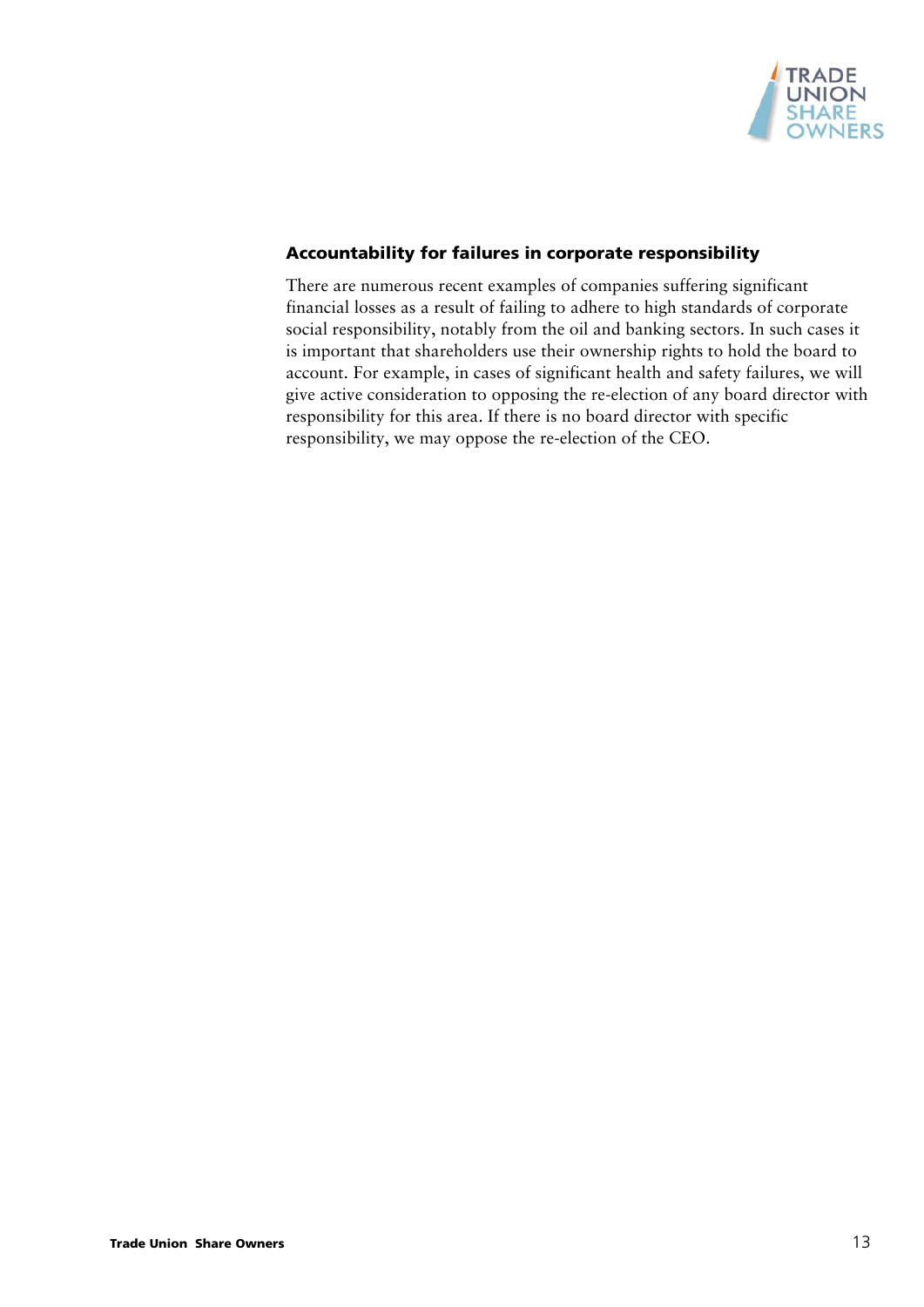

Section three

# Directors' Remuneration

The gap between directors' pay and employee pay

The union movement has long been concerned about the scale of executive remuneration in the UK. We are particularly concerned about the gap between executive remuneration and average employee pay, both within companies and throughout the economy as a whole. We believe that the current gap between executive and average employee pay is much too high. It is of deep concern to us that the gap continues to grow.

Differentials within companies have grown steeply year on year, as remuneration committees ratchet up reward in order to pay 'top quartile' or 'upper median'. Although increases in base salary have slowed in recent years, they still outpace increases for the wider workforce. The explosion in performance-related rewards has ensured that the total package available to directors has increased far quicker than employee pay.

The High Pay Commission found that in 2010 the average FTSE 100 CEO total pay was 145 times the average salary for UK workers and was projected to reach 214 times by  $2020^5$ .

Pay differentials of this scale have far-reaching economic and social consequences, both for society and for companies themselves. We believe they are socially corrosive and economically inefficient.

There is clear academic evidence that a high wage gap between executives and other company workers is damaging to company performance. For example:

- A study of 4,735 companies between 1991 and 2000 found that within-firm pay inequality is significantly associated with lower firm performance<sup>6</sup>.
- A second study that used compensation data from Standards and Poor's ExecuComp (covering around 1,500 companies per year) found that firm productivity is negatively correlated with pay disparity between top executive and lower level employees<sup>7</sup>.
- A third study of over 100 companies found that low pay differentials were

<sup>&</sup>lt;sup>5</sup> Cheques With Balances: why tackling high pay is in the national interest Final Report of the High Pay Commission November 2011

<sup>&</sup>lt;sup>6</sup> Pedro Martins, Dispersion in Wage Premiums and Firm Performance, Centre for Globalisation Research Working Paper No. 8 April 2008

<sup>&</sup>lt;sup>7</sup> Olubunmi Faleye, Ebru Reis, Anand Venkateswaran, The Effect of Executive-Employee Pay Disparity on Labor Productivity, EFMA, Jan 2010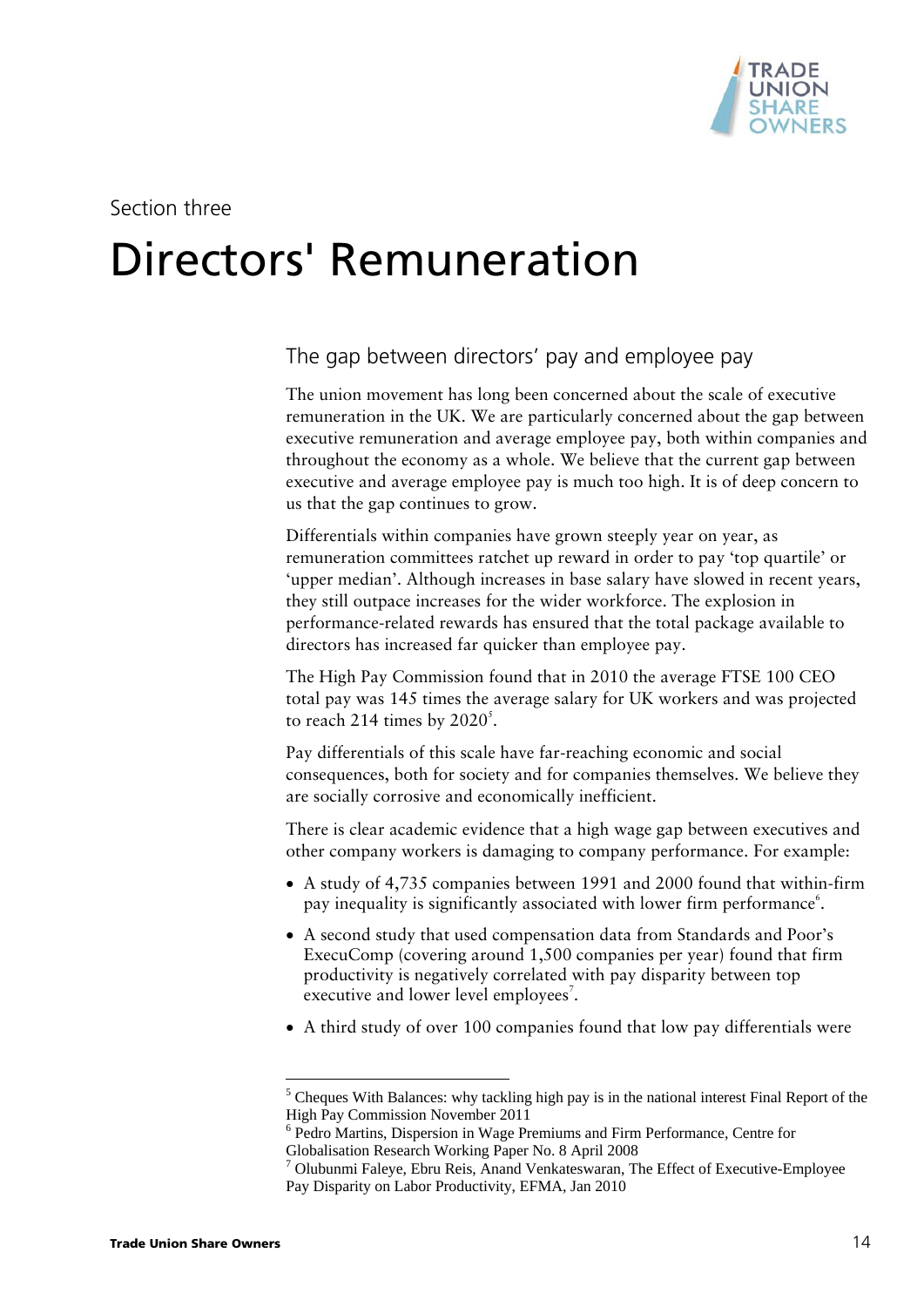

associated with higher product quality $s$ .

Given this clear evidence, we believe company shareholders should use their votes and influence to encourage companies to reduce the gap between executive pay and average employee pay.

Excessive levels of executive pay also contribute to wider inequality across the economy as a whole. The High Pay Commission found that over a third of the top  $0.1\%$  of highly paid individuals were company directors<sup>9</sup>.

There has been raft of compelling research published in recent years, notably the Spirit Level by Richard Wilkinson and Kate Pickett, that clearly demonstrates the social and economic costs of inequality. Countries with high levels of inequality also have higher rates of ill-health and mortality, including infant mortality. Crime, especially violent crime, is higher in more unequal societies, while social mobility and trust in fellow citizens are lower. As union investors, we support the creation of a more equal society and are committed to taking the impact on wider inequality into account in our consideration of executive pay.

If shareholder engagement is to have any impact on runaway executive pay, robust positions must be adopted on all elements of executive pay. These are addressed in turn below.

In addition, we believe that worker representation on remuneration committees will be an important element of executive pay restraint in the future. Whilst this is not recognised as yet by the UK Corporate Governance Code, we encourage companies to adopt such representation voluntarily.

# **Pay differentials and ratios**

We believe that remuneration reports should include the distribution of pay throughout the company by grade and should provide for each company director the ratio between his or her total remuneration and median and lowest employee pay. In the absence of such disclosures, we will use the information on total wage bill and employee numbers provided in annual reports to calculate a ratio between each director's total pay and average (mean) employee pay.

We support an aspirational goal of a 20:1 maximum pay ratio within companies and indeed within all organisations. However, in consideration of current information requirements, which do not make it easy to calculate a top to bottom pay ratio, and the fact that a top to average pay ratio of 20:1 still

<sup>&</sup>lt;sup>8</sup> Douglas M. Cowherd and David I. Levine, Product Quality and Pay Equity Between Lower-Level Employees and Top Management: An Investigation of Distributive Justice Theory, Administrative Science Quarterly, Vol. 37, No. 2, Special Issue: Process and Outcome: Perspectives on the Distribution of Rewards in Organizations June 1992

<sup>&</sup>lt;sup>9</sup> More for Less: what has happened to pay at the top and does it matter? Interim report of the High Pay Commission May 2011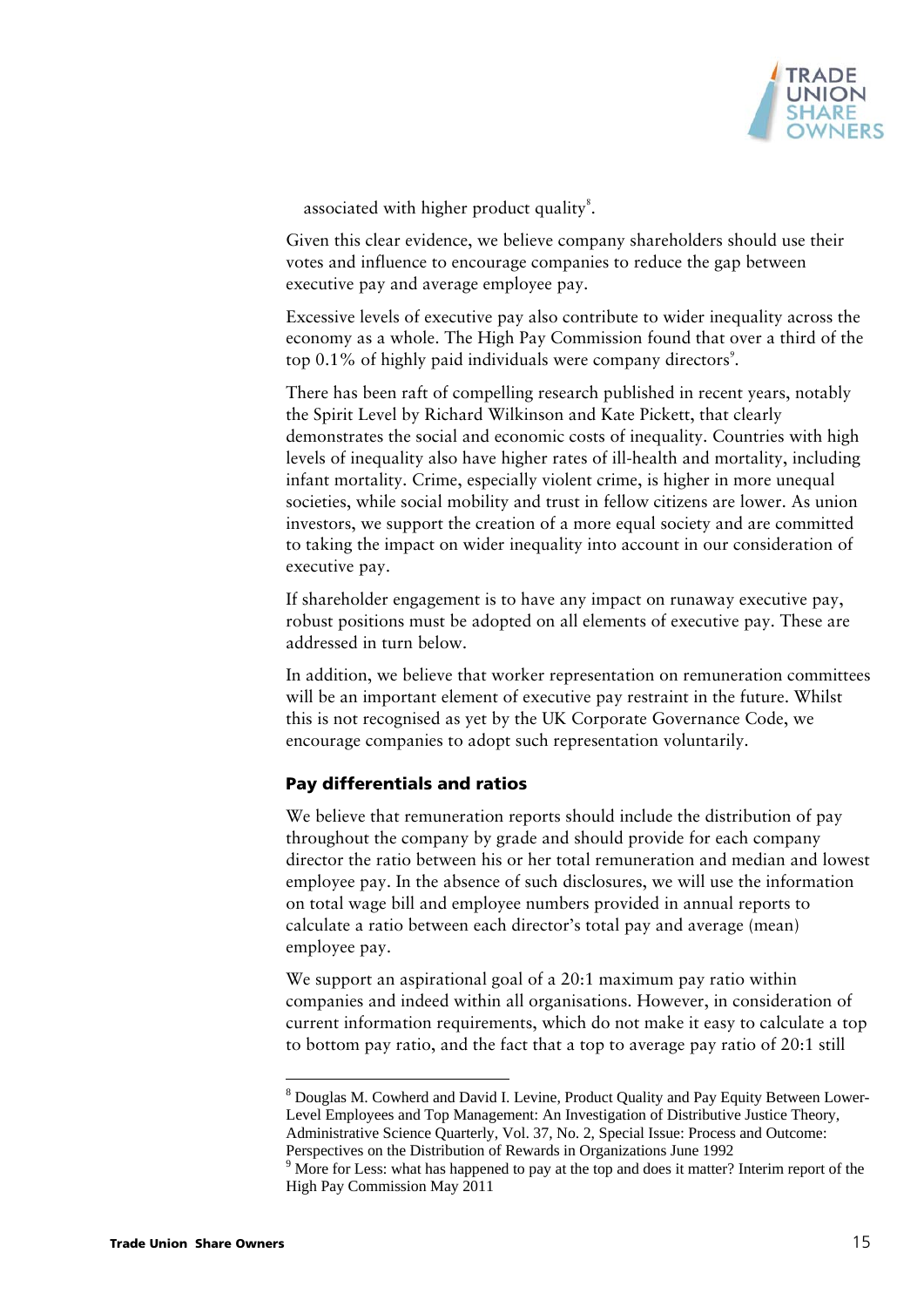requires very considerable reform of current practice, we are setting a maximum 20:1 top to average pay ratio as a benchmark for our support for remuneration reports.

Where the top to median pay ratio disclosed or the top to mean pay ratio calculated as described above for more than half the directors at a company exceed 20:1, we will vote against the pay policy, using the forward-looking binding vote and/or the advisory vote on the remuneration report as appropriate.

#### **Rates of pay increase**

Rates of increase in directors' pay that are significantly higher than those offered to other employees in the same company cannot be justified, and are detrimental to staff morale and productivity. Therefore increases in total pay for directors should be in line with those offered to ordinary employees within their company. Where this is not the case we will vote against the pay policy, using the forward-looking binding vote and/or the advisory vote on the remuneration report as appropriate.

#### **Lowest employee pay**

We encourage all companies to become living wage employers. As well as helping to discharge their moral responsibility to their workforce, adopting the living wage can also bring valuable reputational and personnel benefits. The benefits of paying all workers the living wage include lower staff turnover and absence rates and better motivation and work performance. Reduced turnover of contractors has also been reported $^{10}$ .

Information on the distribution of pay across the company by grade will show whether or not companies are paying the living wage to direct employees but would not include the position in relation to contractors $11$ . We believe that remuneration reports should state whether or not the company is an accredited living wage employer<sup>12</sup>. Where they are not, we believe that reports should state what proportion of company employees and contract workers are paid below the living wage and set out a corporate action plan to address this.

# Performance-related pay

 $\overline{a}$ 

We believe that arguments in favour of executives receiving a sizeable element of performance-related reward as part of their overall package are flawed. For

 $10$  Findings from research looking at the business effects of implementing a living wage – see http://www.livingwage.org.uk/about-living-wage  $\frac{11}{11}$  A living wage employer will ensure contracted workers are paid a living wage if the worker is on the

employer's premises for two or more hours per week, for eight or more consecutive weeks in the year.", Living Wage Foundation, "Living Wage: a guide for employers", 2012, p6.

 $12$  Information about becoming accredited as a living wage employer can be found on the Living Wage Foundation website: http://www.livingwage.org.uk/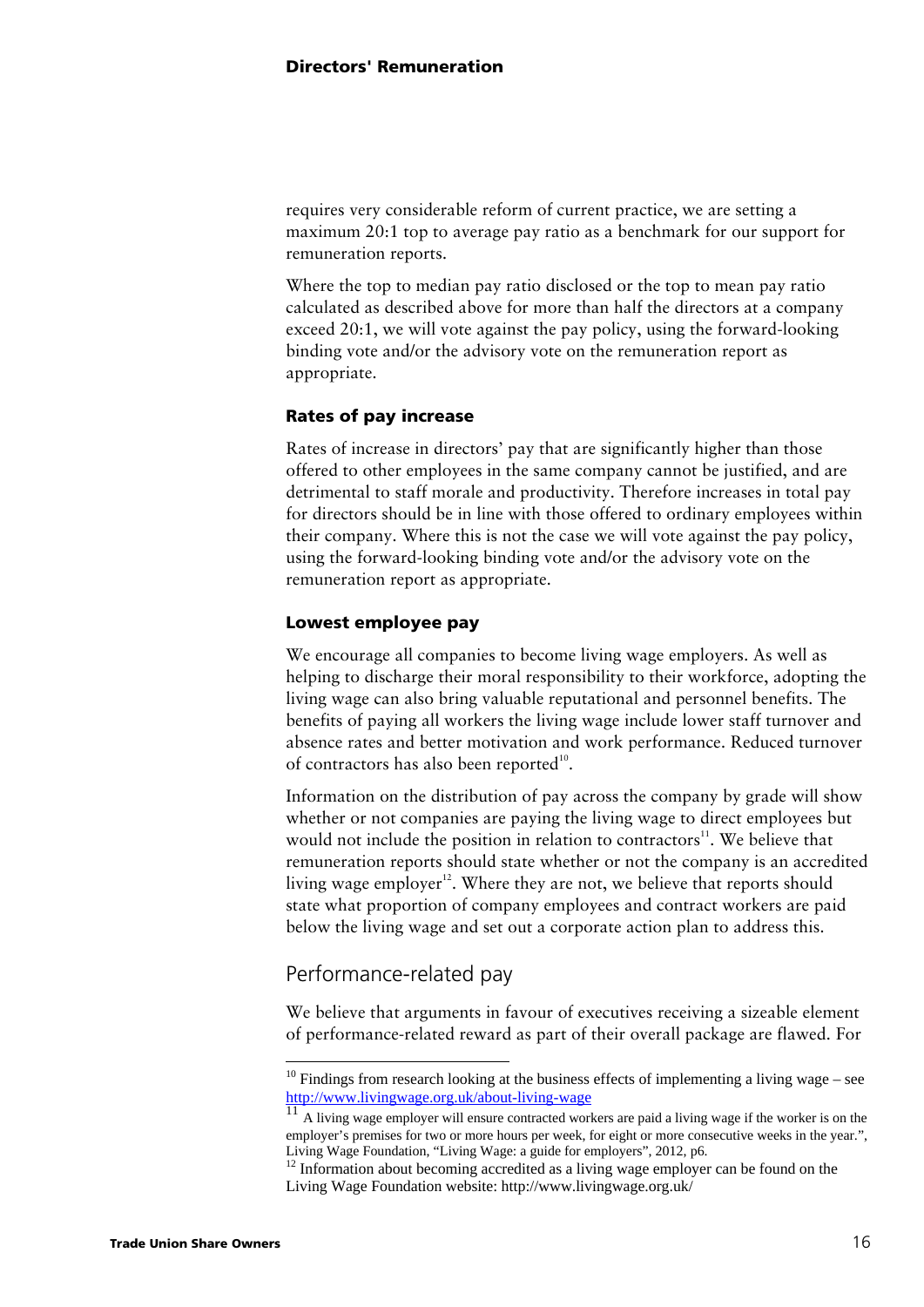

complex tasks, the available evidence suggests that incentive pay is not effective at increasing motivation and performance<sup>13</sup>. In addition, the focus of many shareholders on the structure, rather than scale, of pay has allowed overall reward to balloon.

We believe that the repeated failure to design schemes that do not create perverse incentives, or reward directors inappropriately, combined with emerging evidence about the ineffectiveness of performance-related rewards, should lead to a more fundamental review of such schemes. Millions of ordinary working people perform effectively at their jobs every day without the need to be incentivised through bonuses or share schemes. We would argue that UK companies need to be led by people motivated not by financial greed but by commitment to their company, their job, a set of values that include honesty and integrity and respect for stakeholders, and the ability to do the job well.

If performance-related pay is to be used, in our view, directors should participate in no more than one incentive scheme, and the maximum award under it should not exceed 10% of salary. Where the remuneration policy exceeds this limit, we will use our voting rights to challenge this. Where companies are recommending potential incentive awards that amount to more than 10% of basic salary, we will use the binding vote on pay policy to address this. Where an existing policy already in operation is unacceptable, we will use the advisory vote on the remuneration report.

In addition, we will only support incentive schemes for directors including share schemes that are open to all staff on the same basis.

Where incentive pay is used, it should be linked to long-term indicators that reflect stability, risk management and wider corporate goals and values (including good employment relationships, which are known to correlate with future profitability) and not just to bald profit numbers. They should also avoid rewarding directors for relative performance that is beyond their control.

Long-term incentive schemes should genuinely be long-term, with a vesting period of at least five and preferably ten years. If shares allocations are used, shares should be held for the long-term, and directors should not be able to sell their shares until they leave the company at the earliest. Annual bonuses should be ended.

# Directors' contracts and severance pay

It is unacceptable for those at the top of the company, who have most influence over its direction and management, to have greater protection from failure than those they employ. To address this, the TUC believes that directors' notice periods should be brought into line with those offered to other employees in their company, which will generally mean notice periods of

<sup>13</sup> Frey, B (1997) *Not Just For the Money: An Economic Theory Of Motivation*, Edward Elgar Publishing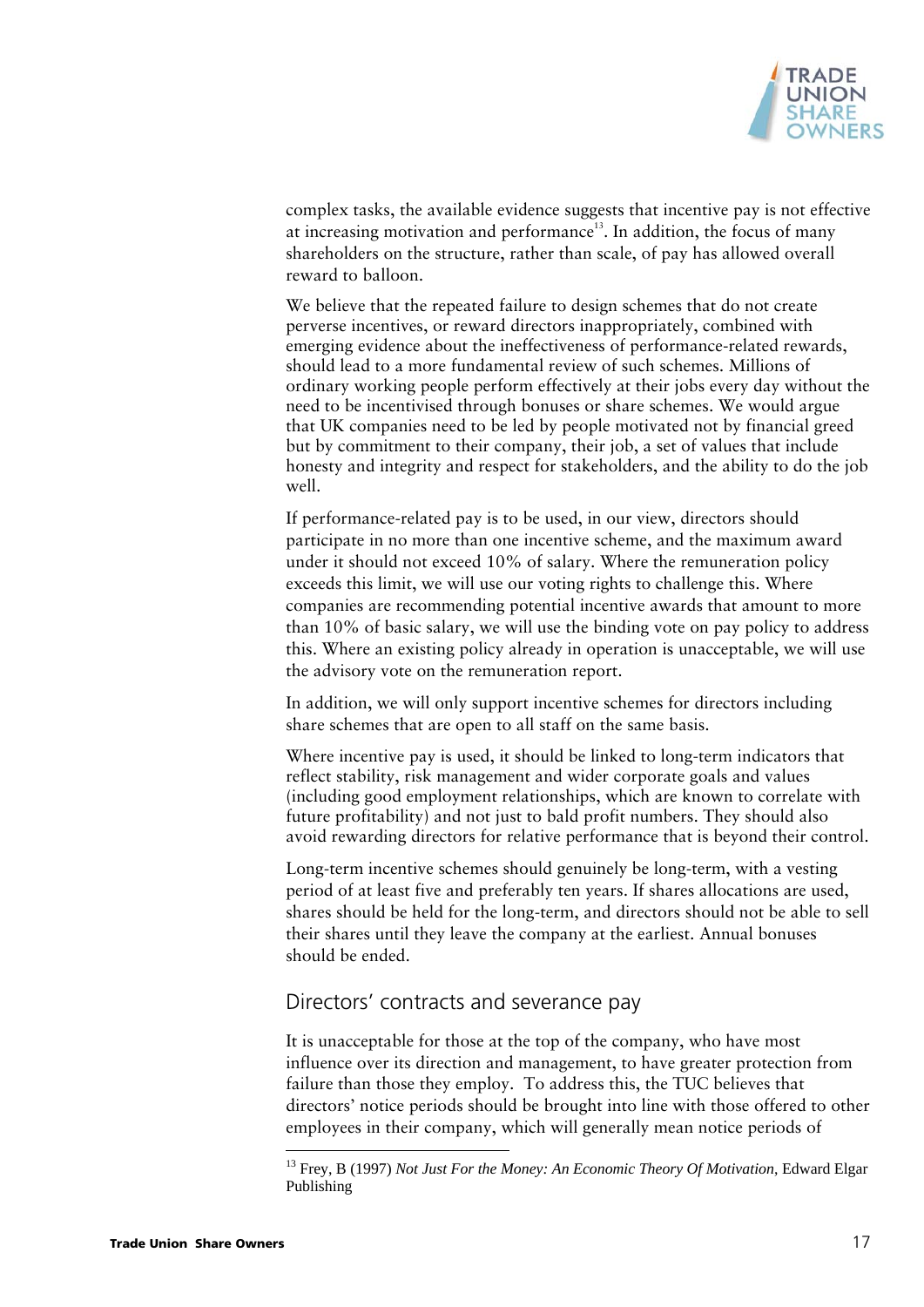between one and three or six months. We will oppose notice periods that are longer than those offered to other staff in the company. If no information is given on staff notice periods, we will assume that staff notice periods do not exceed three months and will oppose directors' notice periods of over three months.

In addition, companies that continue to use incentive related payments should introduce clawback provisions in order that any awards made on the basis of illusory or unsustainable performance can be reclaimed.

If a director is actually working out his or her notice, it is acceptable for the performance-related elements of remuneration to be paid during the notice period. In practice, however, this is very rare. If the director has in fact left the company, it is not acceptable for severance pay to include payments for performance that is not being worked for, and makes a mockery of the whole notion of setting targets, the achievement of which should trigger the payments. In these circumstances, severance pay should consist of the requisite amount of basic salary only. No performance elements of remuneration – not bonuses, nor share options, nor long-term incentive plans – should be included in the package. This principle should be reflected in liquidated damages clauses, if they are used. Phased payments should be used, and remuneration committees should make full use directors' duty to mitigate.

Where companies are proposing to allow termination provisions beyond the minimum pay and benefits set out above, we will oppose this using the binding vote on remuneration policy.

# Pensions

The pensions of executive directors should be in line with the pension offered to staff. Directors should be members of the same pension schemes as their staff on the same terms.

Directors' pension entitlements must be clearly disclosed. In defined benefit schemes the transfer value of accrued benefits, the accrued annual pension, the normal retirement age and the accrual rate should be disclosed. In defined contribution or personal pension schemes, company contributions should be disclosed, both in cash terms and as a percentage of salary. Where payments in lieu of pension are provided the cash amount and percentage of salary should be disclosed. The TUC believes that guidance produced by the Local Authority Pension Fund Forum and National Association of Pension Funds provides a good model for disclosure in this area.<sup>14</sup>

<sup>&</sup>lt;sup>14</sup>http://www.napf.co.uk/PressCentre/Press\_releases/0024\_061510\_Investors\_want\_greater\_tr ansparency\_0610.aspx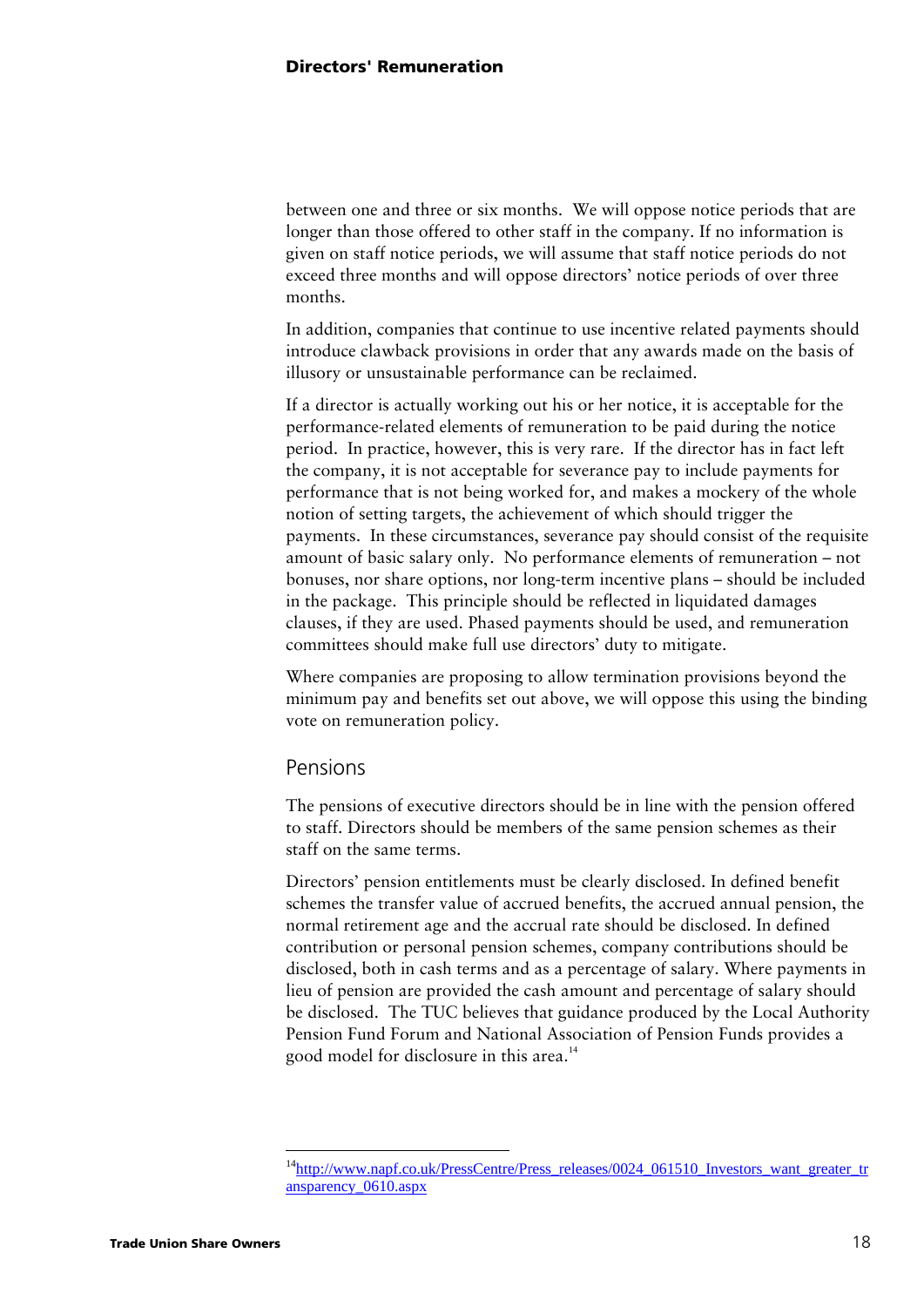

It is also essential that there is full disclosure of staff pension schemes so that the pensions offered to executive directors can be compared with those offered to their workforce.

Thus the information on pensions that companies should report is as follows:

### **Disclosure of company pension schemes for all directors and staff**

- Full disclosure of all company pension schemes and details of who is entitled to join each scheme on what terms
- Numbers of employees and percentage of workforce not in a company pension scheme, including the number of employees who have opted out following auto-enrolment".

### **Disclosure on all company DB pension schemes**

- Transfer values for each director
- Accrued benefits for each director
- Accrual rates for each director and accrual rates for employees; where these differ, an explanation should be given
- Normal retirement or pension age for directors and for employees; where these differ, an explanation should be given

#### **Disclosure on all company DC pension schemes**

- Contribution amounts for each director and average contribution amount for employees
- Contribution rates as a percentage of salary for each director and average contribution rate for employees; where these differ, an explanation should be given
- If provision is contract-based, whether or not governance arrangements include a workplace management committee
- Whether or not any company pension schemes are in master trusts, and if so which one.

### **Disclosure on cash payments in lieu of pensions**

- Contribution amounts for each director and average contribution for any employees receiving equivalent benefits
- Contribution rates as a percentage of salary for each director and average contribution rate for any employees receiving equivalent benefits; where these differ, an explanation should be given
- Who is entitled to receive such benefits.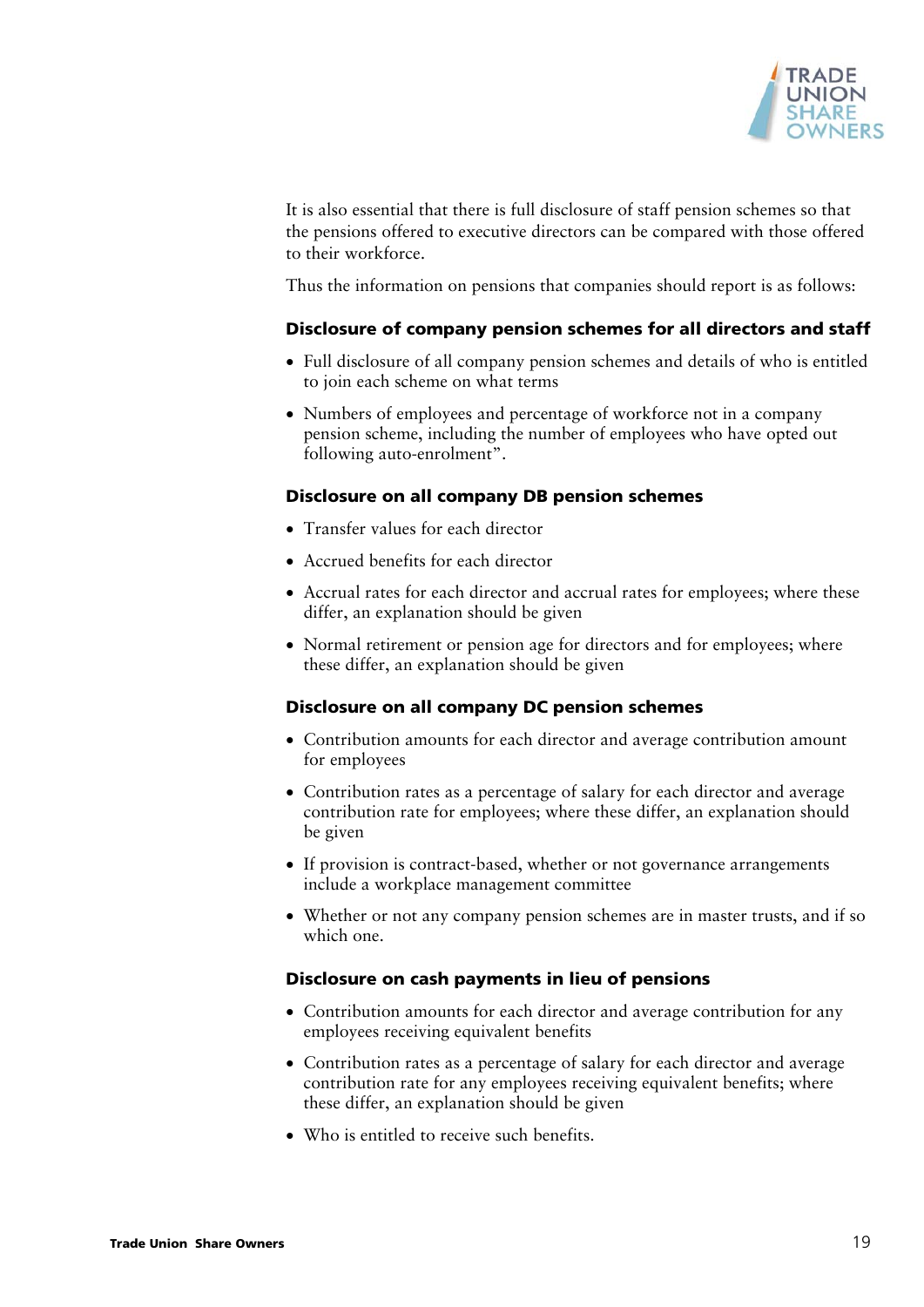In addition, details of any company pension schemes that have closed to new entrants or to accrual over the last five years should be included. The company should make clear whether schemes that have closed to employees are also closed to directors, or whether directors are allowed to join closed schemes in certain circumstances.

Given that directors are already paid significantly more than other employees, there is no justification for providing enhanced retirement provision to directors. Therefore, where directors are offered preferential treatment in respect of pension provision, either in terms of the benefits or access, we will vote against the remuneration report and the pay policy. We will also vote against the remuneration report and pay policy where payments in lieu of pension are excessive.

# Remuneration consultants

We believe that the use of remuneration consultants has fuelled both the levels and complexity of executive pay. We believe that remuneration committees should take full responsibility for policy and implementation of executive remuneration themselves and should not rely on remuneration consultants to generate proposals.

Where remuneration consultants are used, they should be employed directly by the remuneration committee and not by executive directors or any other employee of the company. There should be full disclosure of fees paid.

We believe that in order to avoid conflicts of interest, remuneration consultants should not undertake any other consultancy work for same company. Where this is not adhered to, it is essential that there is full disclosure of the value of the non-remuneration related work the consultants have carried out for the company. Where remuneration consultants are being paid more in non-remuneration work than for their work for on remuneration, we will oppose this using the binding vote on remuneration policy.

# Director responsibility

Where there are particular concerns relating to executive remuneration, active consideration will be given to opposing the re-election of the chair of the remuneration committee.

# Executive remuneration: best practice policy

- Total pay: total remuneration for each director should be no more than 20 times the median employee pay in the company.
- Basic salary: should comprise at least 90% of total pay.
- Performance-related pay: all schemes should be open to all staff on the same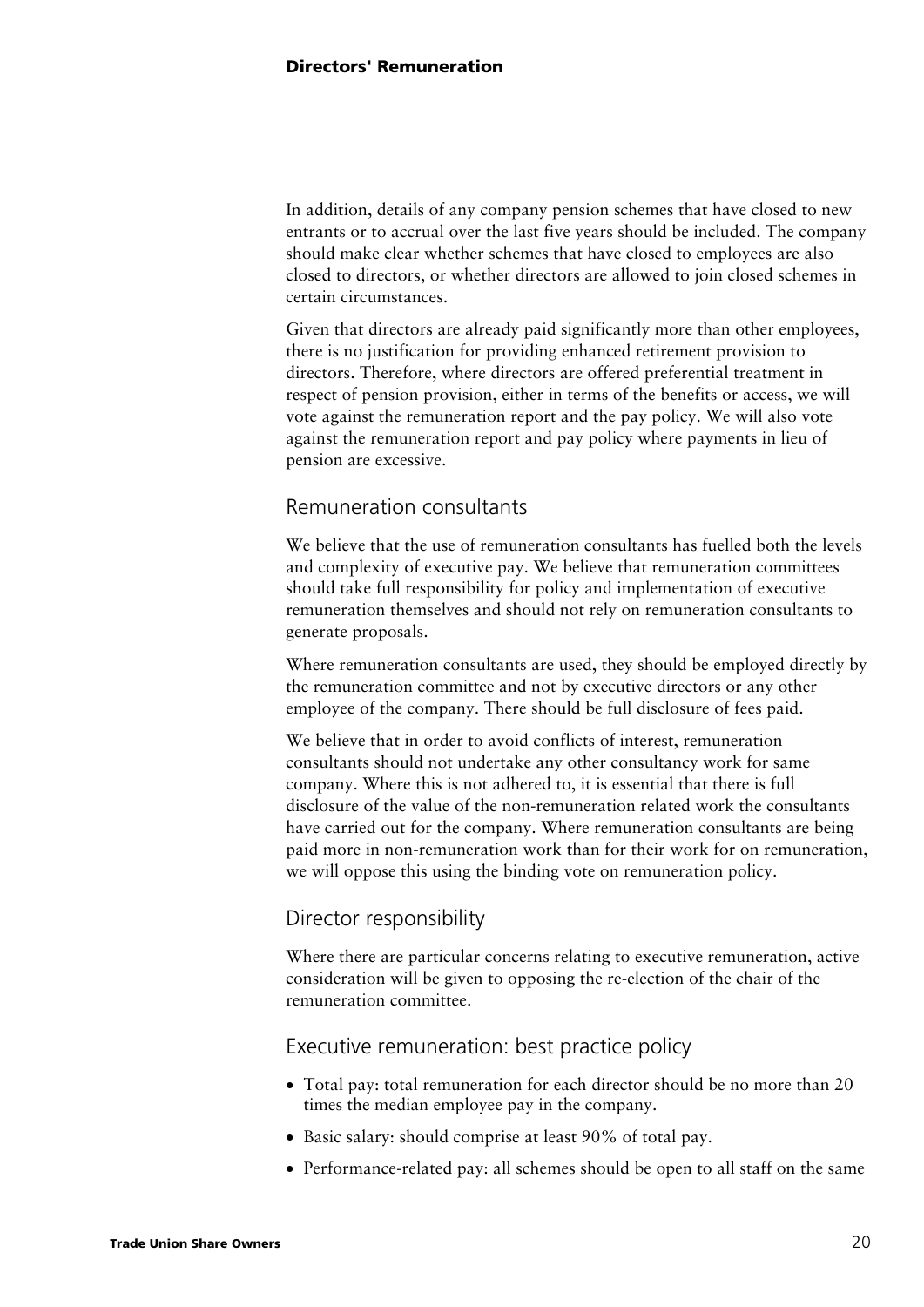

terms and performance-related pay for directors should comprise no more than 10%of total pay.

- Living wage: all employees and contract workers should be paid at least the living wage.
- Notice periods: notice periods for directors should be in line with those for staff.
- Pensions: directors should be members of the same pension schemes as their staff on the same terms.
- Remuneration consultants: where used, remuneration consultants should be employed only by the remuneration committee. In order to avoid conflicts of interest, remuneration consultants should not undertake any other consultancy work for same company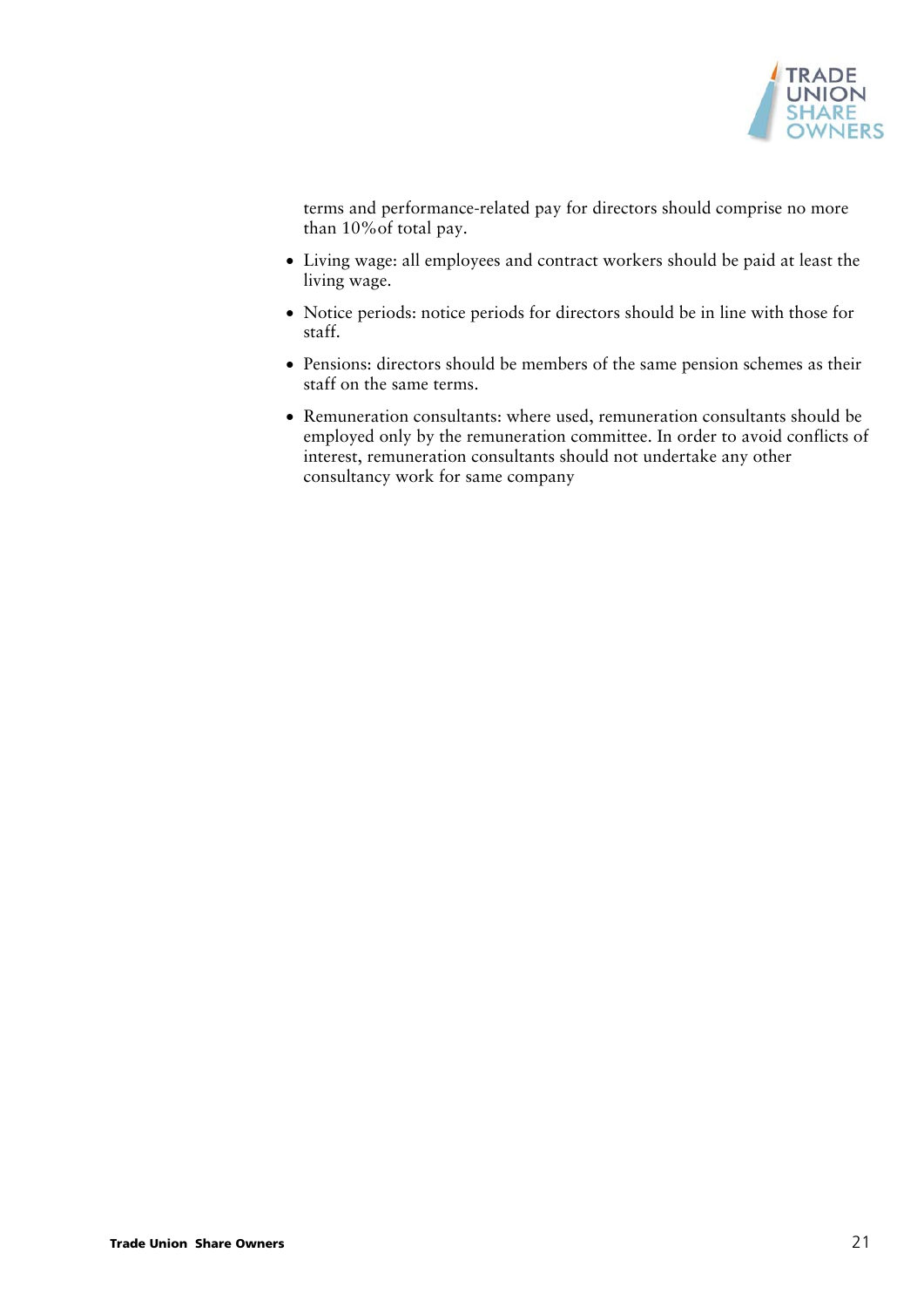

# Section four

# ESG and company reporting

# Introduction

The behaviour of quoted companies is a matter of public interest. Public companies lie at the heart of our economy and we all have a stake in their success or failure – either directly as employees, as members of a community in which a company operates or as investors in the business through pensions and savings.

We consider that a responsible company will recognise that their long term development will only be sustainable if they maintain the trust and support of stakeholders. This trust is contingent on transparent reporting of all social and environmental impacts.

The business case for taking an inclusive approach to the management and reporting of risk was recognised by the Turnbull<sup>15</sup> working group in 1999, which widened the definition of risk management to include non-financial in addition to financial risks. The same approach to risk management is also inherent in successive studies that have provided evidence of a correlation between an inclusive approach and financial performance.

The TUC considers that in developing and implementing effective policies on CSR issues, investee companies should follow a basic process model. This involves: identification of relevant stakeholders (which must include employees and their representatives) with whom to engage over policy development and performance; the development and publication of comprehensive policies; clear accountability at senior executive level for implementation of these policies; measurement and reporting against key performance indicators and target setting based on an analysis of this data; and independent auditing and accreditation of performance and progress together with independent verification of reporting.

A company's reporting should demonstrate that processes are in place to implement appropriate CSR policies, including policies on the treatment of employees and other stakeholders, responsible supply chain management, environmental impacts and community involvement. We will consider withdrawal of support for resolutions seeking approval of the directors' report and financial statements where this is not the case.

 $\overline{a}$ <sup>15</sup> Turnbull guidance, ICAEW, September 1999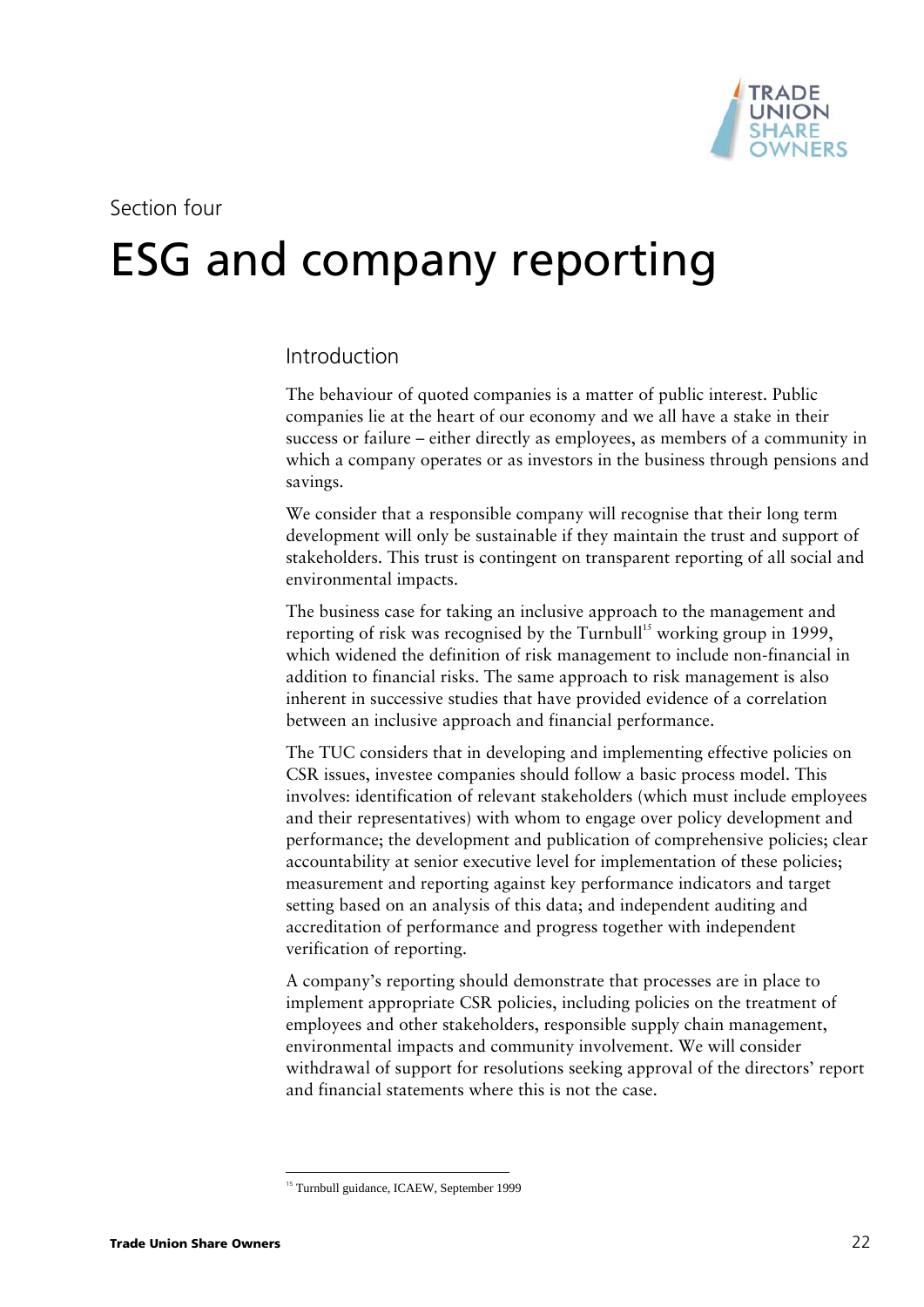

# Company reporting

Reporting is a fundamental element of accountability to shareholders. Reporting should be objective and comprehensive. Financial reporting should be as transparent as possible, with results represented in a way that captures all material issues. Accounting policies and judgements that have a material impact on results should be clearly identified.

However, non-financial reporting is also critical. A company's management of its stakeholder relationships has a direct impact on its performance, and are also an important part of its 'license to operate'. Directors should identify all key stakeholders, develop appropriate policies for managing their stakeholder relationships and should report on and be held accountable for the quality of these relationships since they are an important part of a company's long-term competitive position. Financial success in the long term can only be achieved where employees are properly regarded as stakeholders.

Therefore, as well as reporting on financial performance, companies should provide additional information on a range of issues which reflect the directors' management and stewardship of the company. These issues include information on a company's relationship with its employees and other stakeholders, its commitment to society and its impact on the environment. Such information should appear in the Business Review. (These issues are explored further in the section on corporate social responsibility.)

Where there are concerns about financial reporting or the quality or veracity of the Business Review, we will actively consider voting against the resolution seeking to receive or approve the annual report and accounts.

# The audit process

It is vital that the audit process is objective, rigorous and independent if it is to provide assurance to users of accounts and maintain confidence in reporting in the capital markets.

Investors' confidence is reliant on the objectivity of the audit process. Confidence may be undermined where the audit firm has also undertaken consultancy for a company, particularly in areas with a direct impact on those financial statements subject to audit.

We believe that in order to avoid compromising their independence, it would be preferable if auditors undertook no non-audit work for any company for whom they are serving as auditor. If they do carry out non-audit work, there should be full disclosure of the nature of work done by the auditors during the year, accompanied by fees charged and the existence of any material links between company and audit firm. Where the value of non-audit work undertaken exceeds that of the audit, consideration will be given to opposing the re-appointment of the auditor.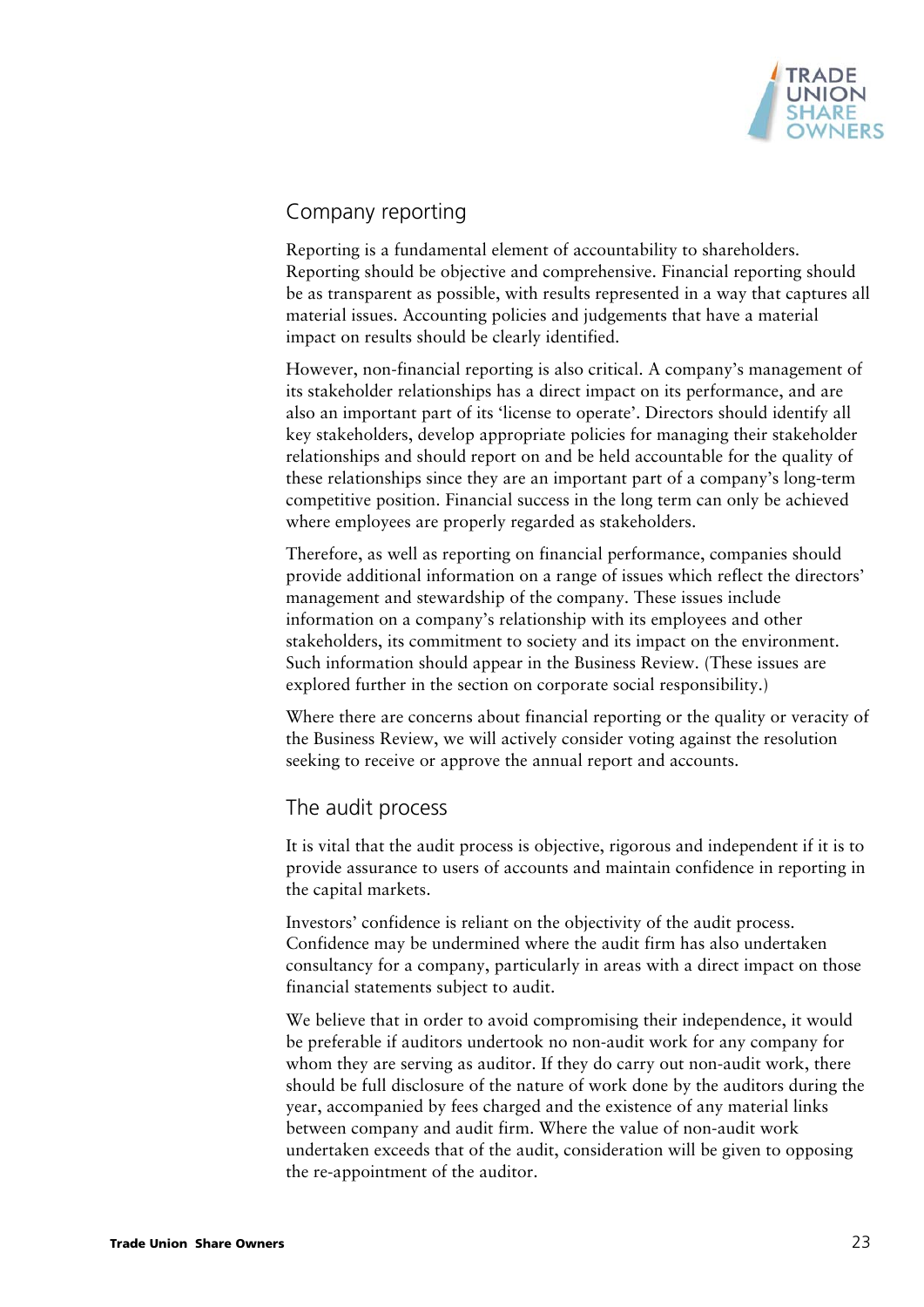#### **The role of the audit committee**

The provisions of the UK Corporate Governance Code, which deal with the role, responsibilities and composition of the audit committee, are minimum requirements<sup>16</sup>. Best practice in this area goes beyond regulatory compliance and it is up to each company to disclose the extent to which its own arrangements offer a meaningful and effective contribution to the governance of the company and the protection of investors and other stakeholders. Such disclosure should be included in a separate audit committee report within the annual report and accounts.

As an additional comfort to investors and in order to enable audit committee members to fulfil their duties effectively, reports could include confirmation that committee members receive copies of formal communications between the external auditor and the company. Companies should also include details of attendance at audit committee meetings, with particular reference to attendance by staff other than committee members. Any direct or indirect involvement by reporting auditors in the company's internal audit function should also be reported. Companies with formal procedures for recording audit or accounting related grievances by internal audit or accounting staff should be encouraged to confirm the existence of such procedures.

# Employees

There is considerable evidence of the significant contribution that positive employment relationships make to company performance<sup>17</sup>. Based on this evidence, there is a compelling business case for companies developing longterm, committed relationships based on respect and trust with their workforce. In addition, a company's employment record is one of the most important aspects of its contribution to society more broadly, and there is a strong social case for developing good relationships with its workforce.

There are many elements to being a good employer and in some areas there may be a range of ways in which companies can implement best practice; in other words, there is not always only one 'right' way of doing things. However, as trade union organisations, we consider that the following areas will always be critical to good practice in employment relationships:

- Diversity and work life balance policies and practice;
- Training and development policies and practice;
- Employee representation and involvement policies and practice on information, consultation and negotiation with employees and their representatives;

<sup>&</sup>lt;sup>15</sup> *The UK Corporate Governance Code:* Code provisions C3.1 to C3.7

 $17$  A range of research on this is included in Engaging for success: enhancing performance through employee engagement A report to Government, David MacLeod & Nita Clarke, 2009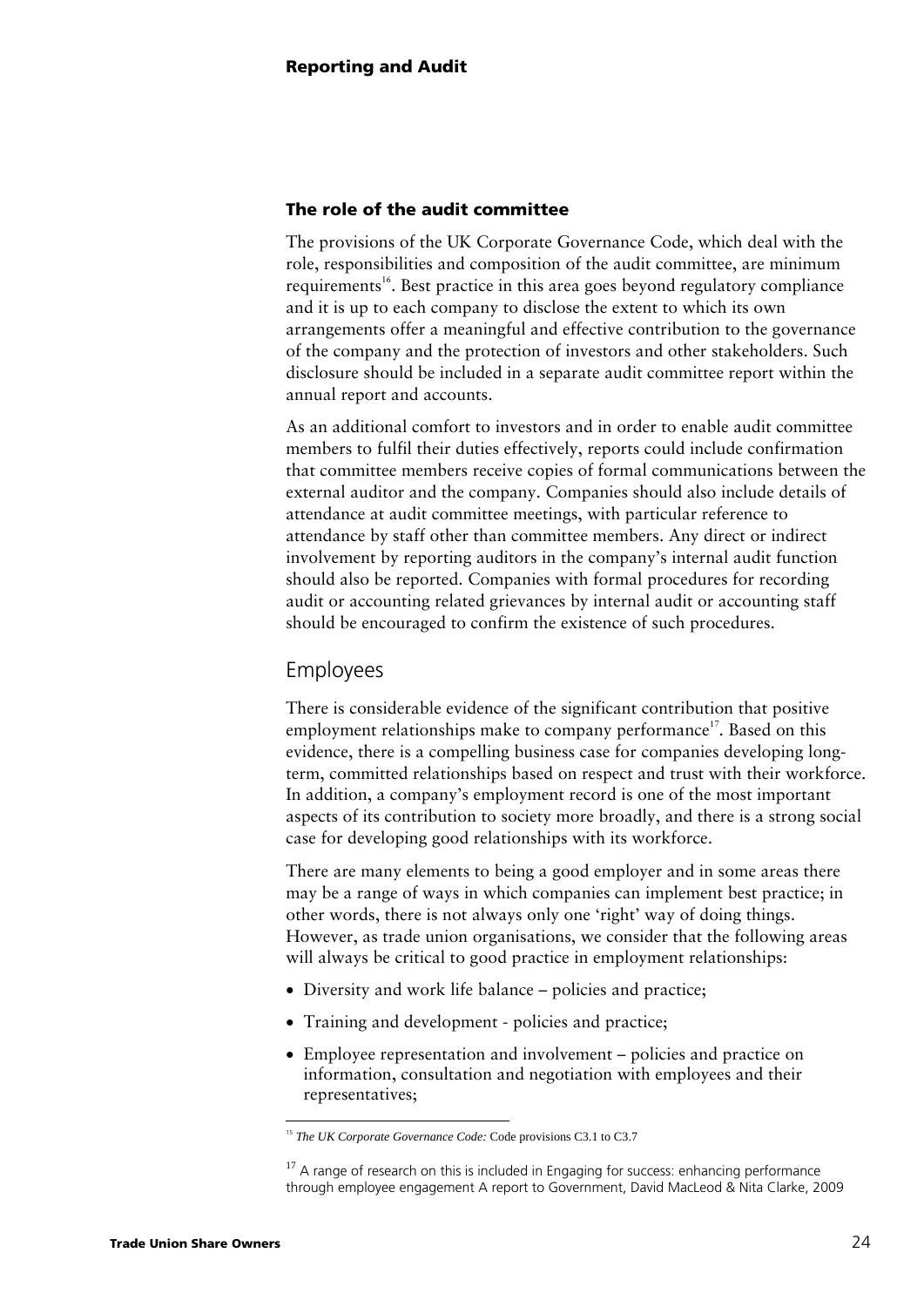

- Health and safety policies and practice;
- Pay levels and increases; and
- Pension provision.

In annual reports, public companies often repeat the mantra that their employees are 'their greatest asset' and key to their success. Despite the truth of this assertion, the detail and clarity of reporting on the treatment of employees does not match the rhetoric.

The TUC believes that the duty to report should include information relevant to each of the dimensions set out above. The following information will help shareholders to assess company performance on employment issues:

- Diversity and work life balance: at each level of the organisation a breakdown of staff numbers by gender, race, age and disability, supported by a description of policies on equal opportunities and work life balance and their implementation. This should include information on whether an equal pay audit has been undertaken.
- Training and development: the role of employee training and development in delivering the company's strategic objectives, supported by training resources per employee and their distribution across the company.
- Employee representation and involvement: the extent to which employees and their representatives are (a) informed (b) consulted and (c) involved in decisions about changes to their own jobs and wider strategic issues. This should include the percentage of the workforce covered by collective bargaining arrangements.
- Health and safety: health and safety budget resources and details of RIDDOR accident, disease and incident reports and all safety enforcement action and penalties.
- Pay: at each grade, pay scales and the most recent pay increases, including whether or not the company is an accredited Living Wage employer, and, where they are not, the proportion of employees and contract workers paid less than the Living Wage and what plans the company has to address this. The TUC encourages all investee companies to undertake equal pay audits, and to publish the results.
- Pensions<sup>18</sup>: what type/s of pension scheme the company offers; numbers and proportion of staff not in a pension scheme, including the number of employees who have opted out following auto-enrolment; for defined benefit schemes, the accrual rate and normal retirement age; and for

 $18$  Please note this is already covered above in the section on executive pay, but is included here as well for completeness of this section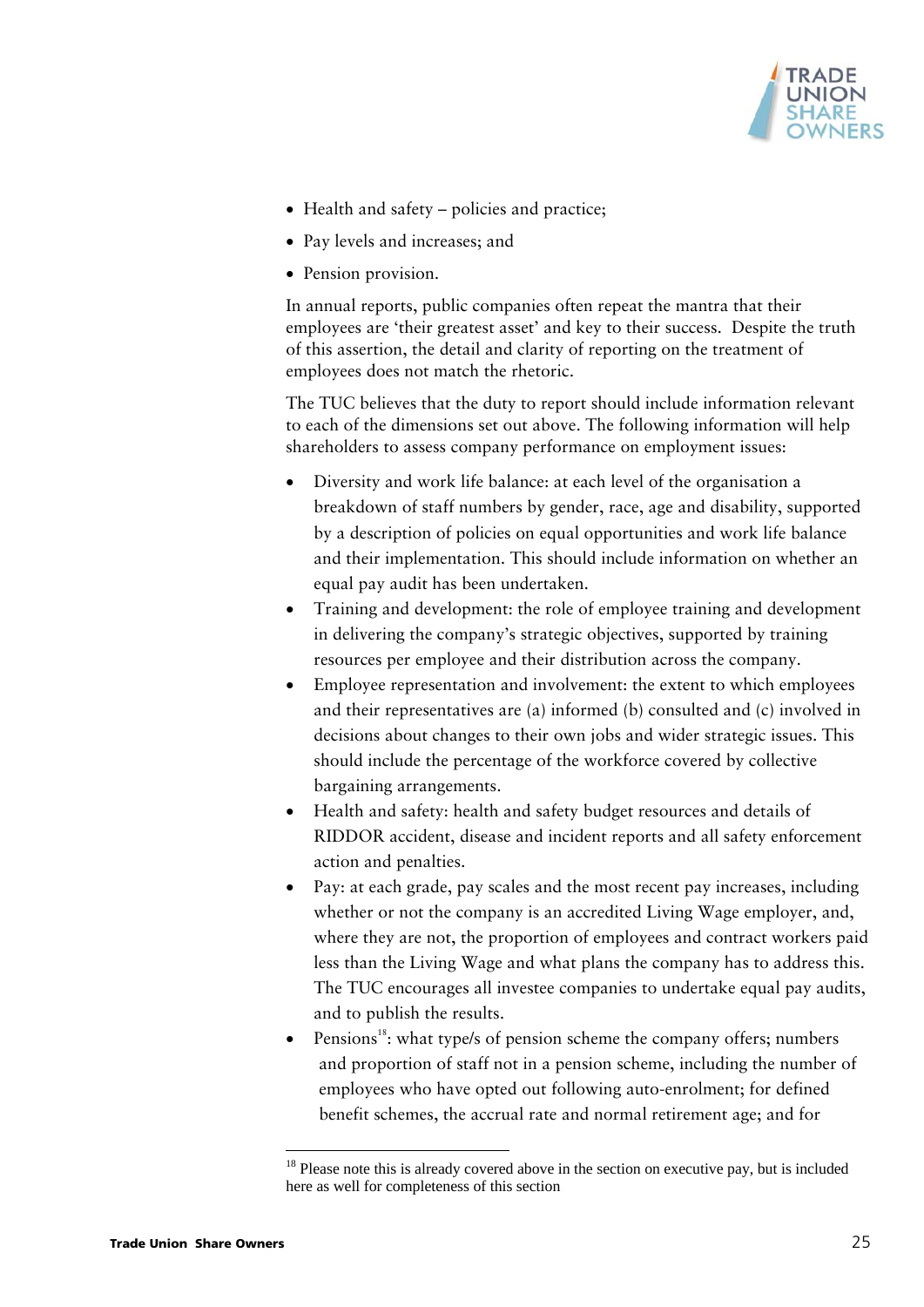defined contribution schemes, the average employer contribution amount and rate and whether or not any company pension schemes are in master trusts and if so which one. If provision is contract-based, whether or not governance arrangements include a workplace management committee.

In addition, we believe that companies should report on any employment tribunal claims that have been upheld or where a compromise agreement has been reached over the reporting period.

Companies may then additionally identify employment risks and opportunities that are sector specific. However, the key focus of all reporting should be to enable investors and others to satisfy themselves that companies are managing their employment issues in a way that adds value to the company in the longterm.

We regard such reporting as consistent with a properly constituted business review and do not accept the argument that a legal duty to report would be an unbearable bureaucratic burden. There is a growing consensus that superior performance is linked with good practice in these areas.

# Supply chain management

Responsible management of supply chains and in particular the protection of human and labour rights within them is an essential part of responsible corporate practice. We believe that companies should report on their supply chain management in their annual reports. It is essential that this includes a full list of suppliers used to source and/or make products sold by the company.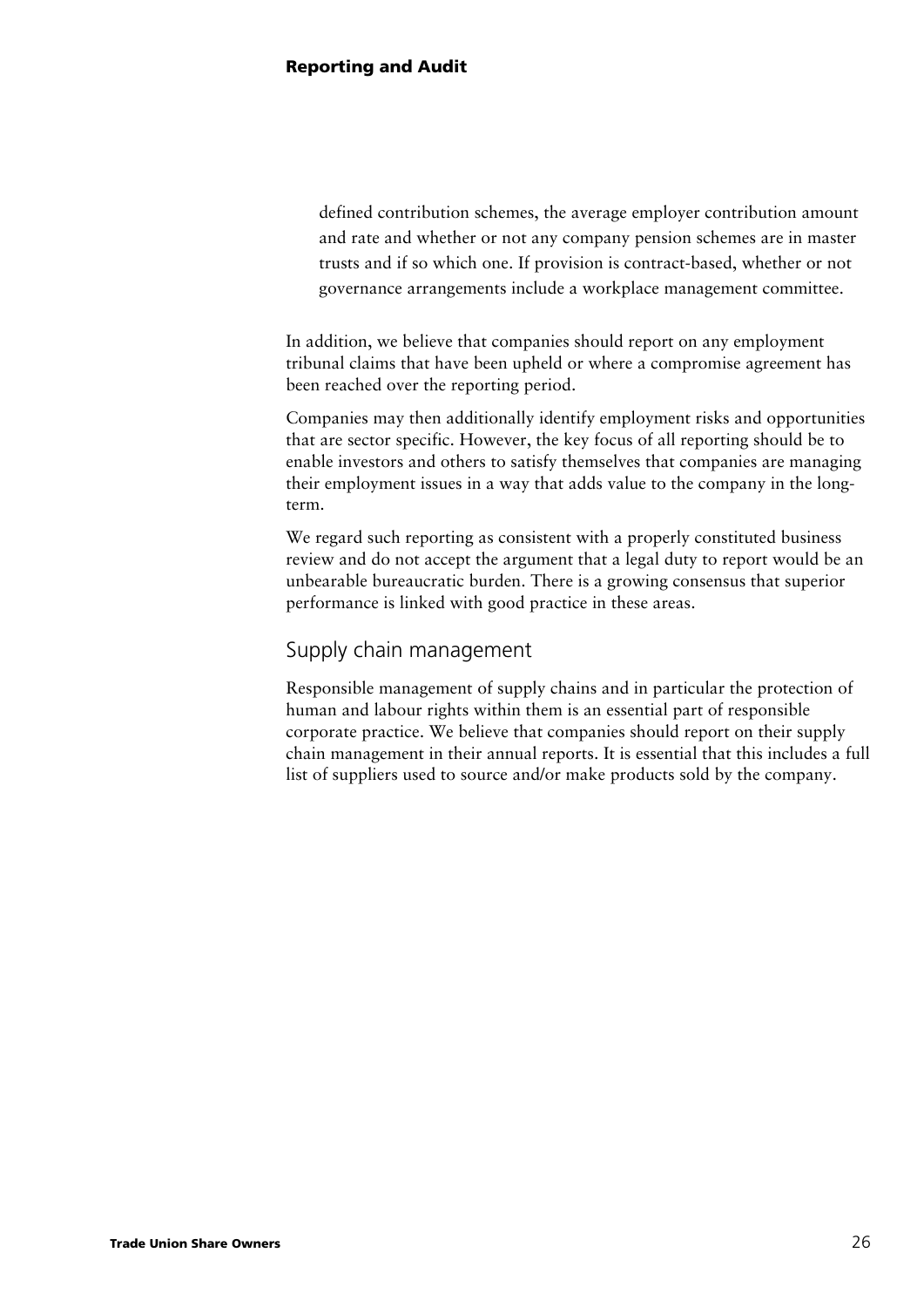

# Section five

# 5 Other strategic and financial issues

Share capital and shareholder relations

Shareholders need to have clear information about their rights and those of other shareholders. The company's share structure should be disclosed, including the voting rights and other rights attached to each class of shares.

Share issuance authorities are among the routine items which shareholders are asked to approve at general meetings. We support the pre-emption rights principle and consider it acceptable that directors have authority to allot shares on this basis. Resolutions seeking authority to issue shares with and without pre-emption rights should be separate and should specify the amounts involved, the time periods covered and whether there is any intention to utilise the authority.

We generally prefer straightforward dividend payments to share buybacks, as in practice share buybacks can be disadvantageous to remaining shareholders. In addition, the linkage between buybacks, earnings per share enhancement and remuneration scheme targets creates a conflict of interest, and amplifies complexity in remuneration schemes. We therefore may not support share buybacks.

### **Rights issues**

Where companies are undertaking rights issues due to significant financial pressures it is important that directors are not rewarded for carrying them out as this is essentially a transfer of wealth from shareholders to the board.

Where rights issues are necessary within a relatively short period of time following an AGM where the accounts were signed off on a going concern basis, this will inevitably raise questions about the auditor's opinion, and the oversight exercised by the audit committee.

We will judge proposals for rights' issues on the basis of whether they will support a viable long-term business plan based on organic growth for the company.

### Intervention in strategic and operational issues

Decisions taken by directors on strategic or operational issues can clearly have a major impact on the financial interests of shareholders. When engagement with a company on a strategic issue is undertaken the highest priority must be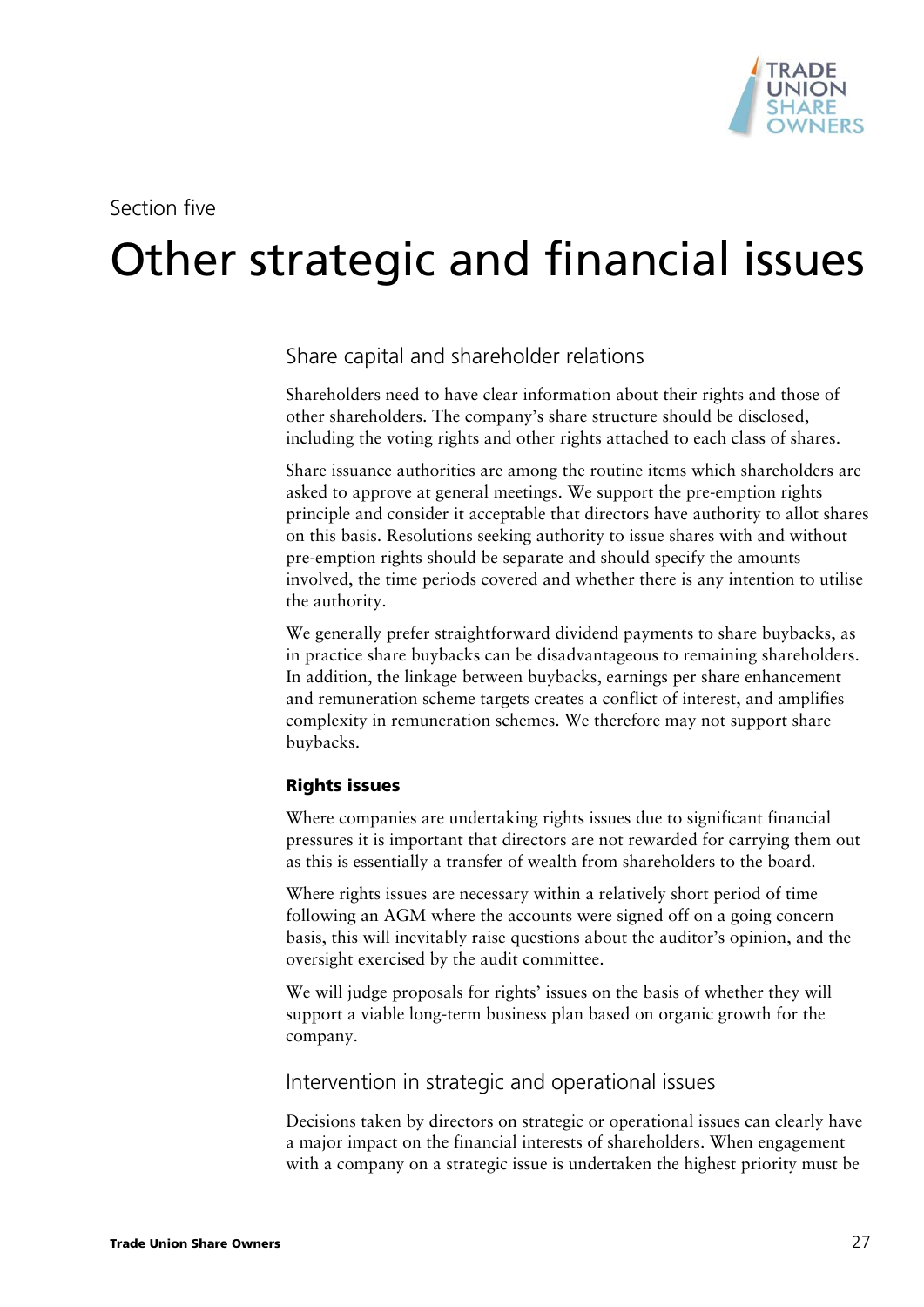placed on the interests of key stakeholders and employees. Failure to focus sufficiently on the impacts on key stakeholders has been a significant factor behind the poor results that have followed many company restructurings.

Many board decisions on strategic issues are subject to shareholder approval, usually at an EGM. Examples include specific corporate actions such as takeovers, mergers and capital reorganisations. They are required either by law or under the Listing Rules to be put to shareholders because they are deemed to be of such importance, and to have such significant implications for the rights of shareholders, that shareholders specifically need to approve them.

In the long-term, we do not consider that our beneficiaries benefit from a takeover system whereby shareholders decide whether or not to sell their shares on the basis of price rather than what is in the long-term good of the company in question. Our beneficiaries and (indeed other long-term investors and the economy as a whole) would benefit from a takeover system that made the long-term success of the company its priority rather than the short-term interests of shareholders.

We will judge proposals for mergers and takeovers on the basis of whether we consider them to be in the long-term interest of the company whose shares we hold. In this context, we will take into account any corporate governance or social responsibility issues surrounding shareholder approval of relevant corporate actions, including whether such actions impact on the terms and conditions of employment or are predicated on the loss of jobs. Full information should be provided together with an assessment of the likely financial and strategic impact on the company and its stakeholders.

In practice, given the evidence<sup>19</sup> that much merger and acquisition activity not only fails to create value, but in fact actively destroys it, we will err on the side of caution when voting on such proposals.

In cases where a proposed deal is not completed there are often significant costs incurred. Where this is the case we will consider not supporting the reelection of those directors responsible.

We are particularly concerned about conflicts of interests in the context of mergers and takeovers. We do not believe that any board member should benefit financially from a merger or takeover as this may undermine their ability to act in the long-term interests of their current company. There should be full disclosure of all fees and other payments made relating to a merger or takeover including all financial arrangements relating to the board of directors

<sup>19</sup> Eg Magnus Bild, Andy Cosh, Paul Guest and Mikael Runsten, Do Takeovers Create Value? A Residual Income Approach on UK Data, ESRC Centre for Business Research, University of Cambridge, Working Paper 252, December 2002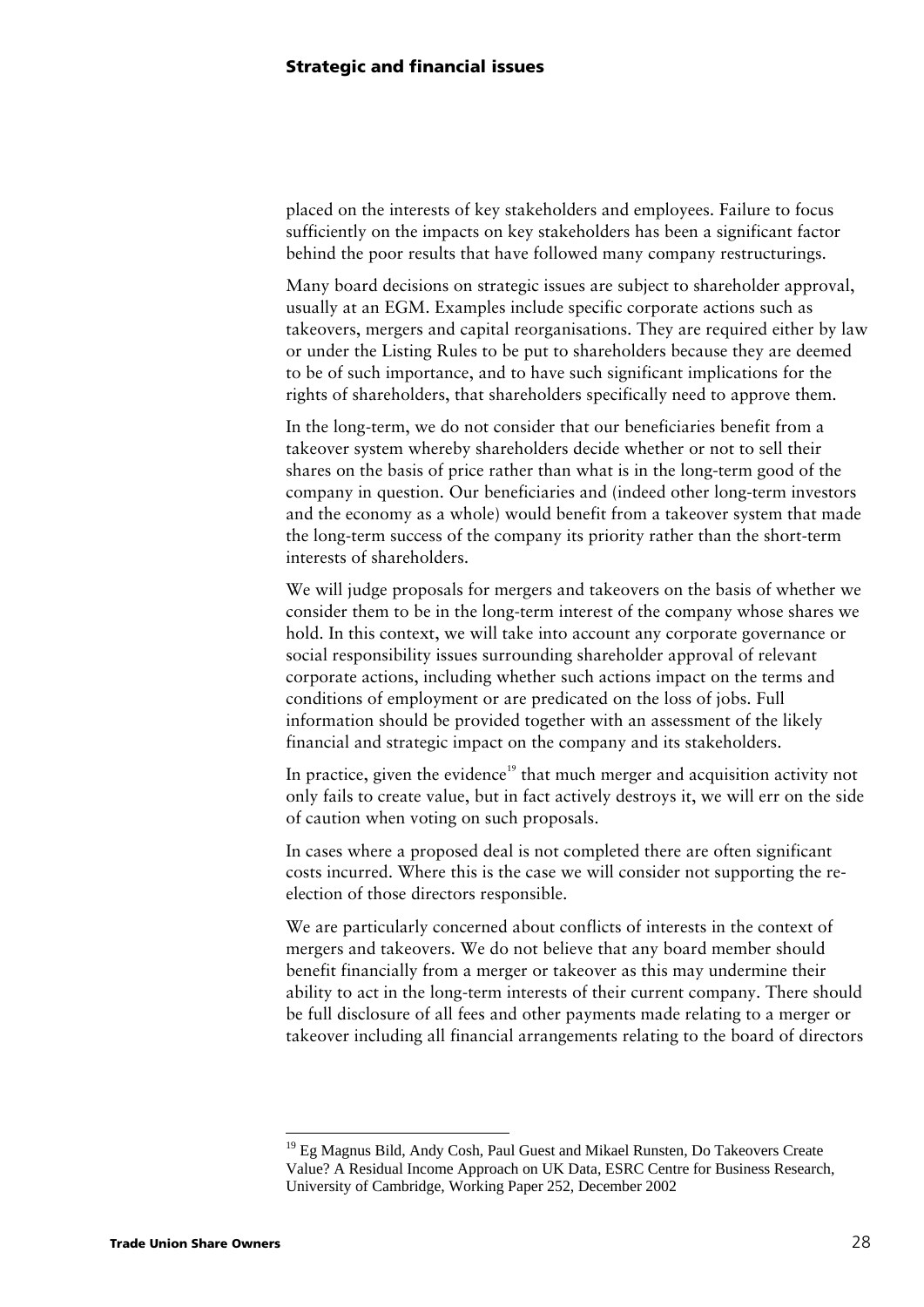

# Shareholder resolutions

Shareholders have the right to put forward a resolution for consideration at a company's general meeting, and this can be used as a way to address issues in relation to the company's strategic direction not included on the meeting agenda. The TUC strongly supports the right of shareholders to raises issues in this way. In a small number of cases resolutions have been used to raise shareholder awareness of workplace issues, and the TUC welcomes such initiatives.<sup>20</sup> In general shareholder resolutions will be judged on their individual merits.

# Tax and governance avoidance

We believe that companies must contribute their fair share of tax revenue. Corporate tax avoidance is incompatible with a commitment to corporate citizenship and risks causing serious reputational damage which in turn may harm the company's prospects.

A number of large listed companies have de-listed in recent years and have been registered or listed in low tax overseas jurisdictions with subsequent loss of tax revenue. Such moves can also compromise governance where new codes or regulations then apply. Companies should provide explanations for such decisions, and commit to maintain UK standards of governance even if these are not required in its new jurisdiction. Failure to do so may be interpreted as an attempt to weaken shareowner rights or protection.

Where a company fails to meet these requirements, or make such disclosures, the TUC recommends that shareholders oppose the report and accounts and the election of the directors responsible.

Companies should avoid the use of tax havens and include details of the amounts of tax paid in all the different countries in which they operate. The following information should be included in annual reports to enable shareholders to assess company behaviour on tax:

1) UK turnover, profit before tax and current tax charge as well as those for the group as a whole to enable comparison of the two.

2) A list of all the places where the company trades, their main activities there and what their subsidiaries based there are called.

3) The accounts of all tax haven subsidiaries that would otherwise be secret on their website.

4) If they are not paying the UK tax rate, explain why in detail; if it is because of deferred tax, explain when that deferred tax might be due.

 $20$  Resolutions on labour issues were filed at First Group in 2006 and 2007 and at Tesco in 2009.